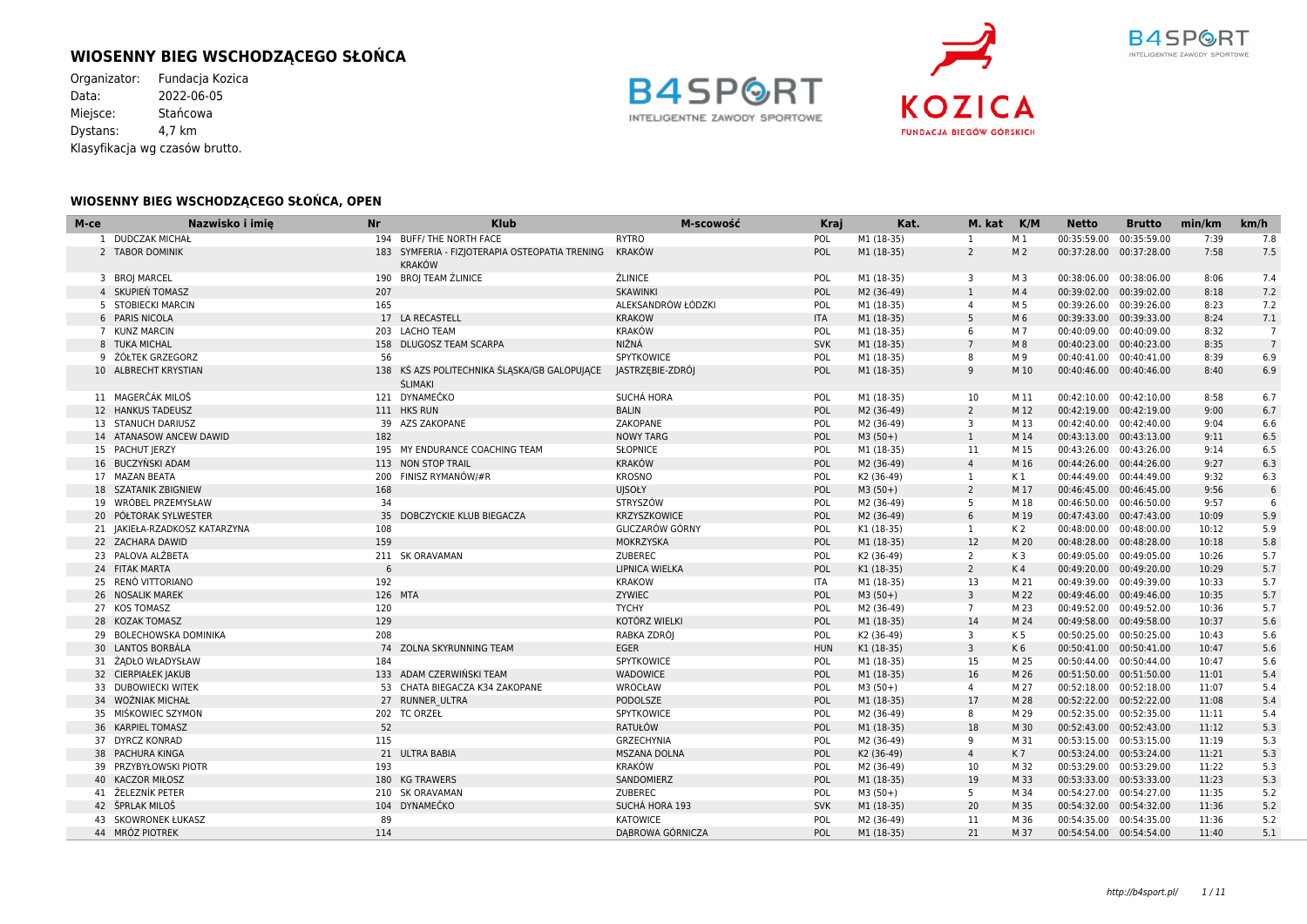### **WIOSENNY BIEG WSCHODZĄCEGO SŁOŃCA, OPEN c.d.**

| M-ce | Nazwisko i imie                 | <b>Nr</b> | <b>Klub</b>                                        | M-scowość              | <b>Kraj</b> | Kat.       | M. kat            | K/M  | <b>Netto</b>             | <b>Brutto</b>            | min/km | km/h |
|------|---------------------------------|-----------|----------------------------------------------------|------------------------|-------------|------------|-------------------|------|--------------------------|--------------------------|--------|------|
|      | 45 SZCZUREK SLAWOMIR            | 185       |                                                    | <b>MYSLENICE</b>       | POL         | M2 (36-49) | 12                | M 38 | 00:55:26.00              | 00:55:26.00              | 11:47  | 5.1  |
|      | <b>46 TURAK RAFAŁ</b>           | 11        |                                                    | <b>KATOWICE</b>        | POL         | $M3(50+)$  | 6                 | M 39 |                          | 00:55:31.00 00:55:31.00  | 11:48  | 5.1  |
|      | 47 WRÓBEL PAWEŁ                 | 105       | <b>DOPOZYGUTEAM</b>                                | <b>KRAKÓW</b>          | POL         | M1 (18-35) | 22                | M 40 | 00:55:34.00              | 00:55:34.00              | 11:49  | 5.1  |
|      | 48 KARDYL KRZYSZTOF             | 153       |                                                    | LIPNICA WIELKA         | POL         | M1 (18-35) | 23                | M 41 | 00:55:56.00 00:55:56.00  |                          | 11:54  | 5    |
|      | 49 JAKCINAIMIĘ ANDŻEJU          |           | 37 ZDRAJCY METALU                                  | <b>OSIEK</b>           | POL         | M2 (36-49) | 13                | M 42 | 00:56:08.00 00:56:08.00  |                          | 11:56  | -5   |
|      | 50 RAMOTOWSKI MARCIN            | 172       |                                                    | WARSZAWA               | POL         | M2 (36-49) | 14                | M 43 | 00:56:44.00 00:56:44.00  |                          | 12:04  | 5    |
|      | 51 MUCHA AGNIESZKA              | 28        |                                                    | <b>RABKA</b>           | POL         | K2 (36-49) | 5                 | K8   | 00:56:58.00 00:56:58.00  |                          | 12:07  | -5   |
|      | 52 LUBOS DAWID                  | 162       |                                                    | <b>TARNOWSKIE GÓRY</b> | POL         | M2 (36-49) | 15                | M 44 |                          | 00:57:14.00 00:57:14.00  | 12:10  | 4.9  |
|      | 53 MYSIURA ADAM                 | 59        | #ADAMCZERWIŃSKITEAM                                | <b>KRAKÓW</b>          | POL         | M2 (36-49) | 16                | M 45 | 00:57:16.00 00:57:16.00  |                          | 12:11  | 4.9  |
|      | 54 MAŚLANKA EWA                 | 167       |                                                    | <b>NOWY TARG</b>       | POL         | K2 (36-49) | 6                 | K9   | 00:57:50.00              | 00:57:50.00              | 12:18  | 4.9  |
|      | 55 KUKLA GRZEGORZ               | 178       |                                                    | <b>KRAKÓW</b>          | POL         | $M3(50+)$  | $\overline{7}$    | M 46 | 00:58:14.00 00:58:14.00  |                          | 12:23  | 4.8  |
|      | 56 MACIEJEWSKI MAREK            | 61        | TRUCHTACZ MYSLOWICE                                | <b>MYSŁOWICE</b>       | POL         | $M3(50+)$  | 8                 | M 47 | 00:58:17.00 00:58:17.00  |                          | 12:24  | 4.8  |
|      | 57 WIEWIÓRA PIOTR               | 155       | <b>AKRIWOS</b>                                     | <b>BYTOM</b>           | POL         | M2 (36-49) | 17                | M 48 | 00:58:29.00              | 00:58:29.00              | 12:26  | 4.8  |
|      | 58 BISKUP PAWEŁ                 | 150       |                                                    | ŁAGÓW                  | POL         | M2 (36-49) | 18                | M 49 | 00:59:00.00 00:59:00.00  |                          | 12:33  | 4.8  |
|      | 59 BIAŁEK PAWEŁ                 | 14        |                                                    | MARKLOWICE             | POL         | M2 (36-49) | 19                | M 50 | 00:59:37.00 00:59:37.00  |                          | 12:41  | 4.7  |
|      | 60 BORYCZKA SZYMON              | 127       |                                                    | MIEDZYRZECZE           | POL         | M2 (36-49) | 20                | M 51 | 00:59:44.00 00:59:44.00  |                          | 12:42  | 4.7  |
|      | 61 WITAS JACEK                  | 191       |                                                    | JAWORZE                | POL         | M2 (36-49) | 21                | M 52 | 01:00:01.00  01:00:01.00 |                          | 12:46  | 4.7  |
|      | 62 GRACÍK VLASTIMIL             | 209       |                                                    | ORAVSKÁ JASENICA       | POL         | M2 (36-49) | 22                | M 53 | 01:00:17.00 01:00:17.00  |                          | 12:49  | 4.7  |
|      | 63 KSIEŻYK ANNA                 | 95        |                                                    | <b>CHORZÓW</b>         | POL         | K2 (36-49) | $7^{\circ}$       | K 10 |                          | 01:00:37.00 01:00:37.00  | 12:53  | 4.7  |
|      | 64 OLEJARNIK ŁUKASZ             | 110       |                                                    | <b>KRAKÓW</b>          | POL         | M1 (18-35) | 24                | M 54 |                          | 01:00:45.00 01:00:45.00  | 12:55  | 4.6  |
|      | 65 RYNDUCH RENATA               | 32        |                                                    | <b>KRAKÓW</b>          | POL         | K2 (36-49) | 8                 | K 11 |                          | 01:01:05.00 01:01:05.00  | 12:59  | 4.6  |
|      | 66 LOSKA TOMASZ                 | 19        |                                                    | ŁAZISKA GÓRNE          | POL         | M1 (18-35) | 25                | M 55 | 01:01:08.00  01:01:08.00 |                          | 13:00  | 4.6  |
|      | 67 GÓRAK PIOTR                  |           | 10 #DIABLAK120                                     | SOSNOWIEC              | POL         | M2 (36-49) | 23                | M 56 | 01:01:11.00  01:01:11.00 |                          | 13:01  | 4.6  |
|      | 68 OCZKOWSKI MATEUSZ            | 24        | <b>GRUPA BIEGOWA CHTMO</b>                         | <b>CHOTOMÓW</b>        | POL         | M2 (36-49) | 24                | M 57 |                          | 01:01:34.00  01:01:34.00 | 13:05  | 4.6  |
|      | 69 DOBOSZ ARTUR                 | 117       |                                                    | ŻARNÓWKA               | POL         | M2 (36-49) | 25                | M 58 | 01:01:49.00 01:01:49.00  |                          | 13:09  | 4.6  |
|      | 70 DOBOSZ MARIUSZ               |           | 116 ROZBIEGANY BALIN                               | <b>BALIN</b>           | POL         | M2 (36-49) | 26                | M 59 |                          | 01:01:57.00 01:01:57.00  | 13:10  | 4.6  |
|      | 71 TRELA JACEK                  | 152       | AZS AWF KRAKÓW MASTERS                             | <b>KRAKÓW</b>          | POL         | $M3(50+)$  | 9                 | M 60 | 01:02:00.00 01:02:00.00  |                          | 13:11  | 4.5  |
|      | 72 BAŃKOSZ KINGA                | 186       |                                                    | SROMOWCE WYŻNE         | POL         | K1 (18-35) | $\overline{4}$    | K 12 |                          | 01:02:04.00 01:02:04.00  | 13:12  | 4.5  |
|      | 73 OROCZ DAWID                  | 188       |                                                    | BIERUŃ                 | POL         | M1 (18-35) | 26                | M 61 |                          | 01:02:17.00 01:02:17.00  | 13:15  | 4.5  |
|      | 74 GANCZEWSKI PAWEŁ             | 25        |                                                    | <b>GRANICA</b>         | POL         | $M3(50+)$  | 10                | M 62 |                          | 01:02:47.00 01:02:47.00  | 13:21  | 4.5  |
|      | 75 CIESLIK MATEUSZ              |           | 101 TEAM APK                                       | <b>BOGDANOWO</b>       | POL         | M1 (18-35) | 27                | M 63 |                          | 01:03:11.00 01:03:11.00  | 13:26  | 4.5  |
|      | 76 NAWROT WALDEK                |           | 98 IUVERUN                                         | <b>KRAKÓW</b>          | POL         | M2 (36-49) | 27                | M 64 |                          | 01:03:27.00 01:03:27.00  | 13:30  | 4.4  |
|      | 77 PALEJ JANUSZ                 | 146 J&J   |                                                    | SKARBIMIERZ-OSIEDLE    | POL         | M2 (36-49) | 28                | M 65 | 01:03:29.00 01:03:29.00  |                          | 13:30  | 4.4  |
|      | 78 GACH-MICHALSKA JUSTYNA       | q         |                                                    | <b>RZEZAWA</b>         | POL         | K2 (36-49) | 9                 | K 13 |                          | 01:03:34.00 01:03:34.00  | 13:31  | 4.4  |
|      | 79 SKWAREK GRZEGORZ             | 112       |                                                    | <b>BALIN</b>           | POL         | M2 (36-49) | 29                | M 66 |                          | 01:03:53.00 01:03:53.00  | 13:35  | 4.4  |
|      | 80 ZACHARA KAMIL                | 179       |                                                    | MOKRZYSKA              | POL         | M1 (18-35) | 28                | M 67 | 01:04:01.00  01:04:01.00 |                          | 13:37  | 4.4  |
|      | 81 CHMIELEWSKI MACIEJ           | 58        |                                                    | LUBOŃ                  | POL         | M2 (36-49) | 30                | M 68 | 01:04:36.00 01:04:36.00  |                          | 13:44  | 4.4  |
|      | 82 TYBOŃ MACIEJ                 | 26        |                                                    | <b>OLKUSZ</b>          | POL         | M1 (18-35) | 29                | M 69 | 01:04:38.00 01:04:38.00  |                          | 13:45  | 4.4  |
|      | 83 HOŁUJ ANDRZEJ                | 49        |                                                    | <b>KRAKÓW</b>          | POL         | $M3(50+)$  | 11                | M 70 | 01:04:49.00              | 01:04:49.00              | 13:47  | 4.4  |
|      | 84 MILER ROBERT                 | 64        |                                                    | <b>RADOMSKO</b>        | POL         | M2 (36-49) | 31                | M 71 | 01:05:16.00 01:05:16.00  |                          | 13:53  | 4.3  |
|      | 85 KOCZENASZ MARIUSZ            | 151       |                                                    | ŁAZISKA GÓRNE          | POL         | M2 (36-49) | 32                | M 72 | 01:05:19.00 01:05:19.00  |                          | 13:53  | 4.3  |
|      | 86 SERAFIN KRZYSZTOF            | 16        |                                                    | MORDARKA               | POL         | M2 (36-49) | 33                | M 73 |                          | 01:05:23.00 01:05:23.00  | 13:54  | 4.3  |
| 87   | OROCZ MAGDALENA                 | 189       |                                                    | BIERUŃ                 | POL         | K1 (18-35) | 5                 | K 14 | 01:05:48.00  01:05:48.00 |                          | 14:00  | 4.3  |
|      | 88 ŻBIK AGNIESZKA               |           | 92 HAGER SPORT TEAM                                | <b>TYCHY</b>           | POL         | K2 (36-49) | 10                | K 15 |                          | 01:05:53.00 01:05:53.00  | 14:01  | 4.3  |
|      | 89 ŻUREK DARIUSZ                | 106       |                                                    | <b>KRAKÓW</b>          | POL         | M1 (18-35) | 30                | M 74 | 01:05:55.00 01:05:55.00  |                          | 14:01  | 4.3  |
|      | 90 SAŁACIAK JAKUB               | 118       |                                                    | PABIANICE              | POL         | M1 (18-35) | 31                | M 75 |                          | 01:06:10.00  01:06:10.00 | 14:04  | 4.3  |
|      | 91 CIASTON BARTŁOMIEJ           |           | 100 OLA&BARTLO                                     | NIEPOŁOMICE            | POL         | M2 (36-49) | 34                | M 76 | 01:06:29.00 01:06:29.00  |                          | 14:08  | 4.2  |
|      | 92 PAJOR-LESZCZYŃSKA ALEKSANDRA |           | 128 OLA&BARTLO                                     | <b>KRAKÓW</b>          | POL         | K2 (36-49) | 11                | K 16 | 01:06:31.00 01:06:31.00  |                          | 14:09  | 4.2  |
|      | 93 GABRYŚ ARKADIUSZ             | 163       |                                                    | <b>CIESZYN</b>         | POL         | M2 (36-49) | 35                | M 77 |                          | 01:06:40.00 01:06:40.00  | 14:11  | 4.2  |
|      | 94 SKOCZYLAS PIOTR              |           | 142 ENDURANCE TEAM                                 | CHORZÓW                | POL         | M2 (36-49) | 36                | M 78 | 01:06:56.00 01:06:56.00  |                          | 14:14  | 4.2  |
|      | 95 CZAPCZYK ADRIAN              | 73        |                                                    | POZNAŃ                 | POL         | M2 (36-49) | 37                | M 79 | 01:07:11.00 01:07:11.00  |                          | 14:17  | 4.2  |
|      | 96 PARZNIEWSKI MACIEJ           |           | 55 TOWARZYSTWO TURYSTYCZNE AKS POLONIA<br>WARSZAWA | NOWY DWÓR MAZOWIECKI   | POL         | M2 (36-49) | 38                | M 80 | 01:07:31.00 01:07:31.00  |                          | 14:21  | 4.2  |
|      | 97 CISZAK WOJTEK                | 43        |                                                    | GOSTYŃ                 | POL         | M2 (36-49) | 39                | M 81 | 01:07:54.00 01:07:54.00  |                          | 14:26  | 4.2  |
|      | 98 SAŁACIAK BARTŁOMIEJ          | 119       |                                                    | <b>DOBROŃ</b>          | POL         | M1 (18-35) | 32                | M 82 | 01:08:18.00  01:08:18.00 |                          | 14:31  | 4.1  |
|      | 99 SOWIŃSKI DARIUSZ             |           | 29 SOWSTOL                                         | <b>WIRY</b>            | POL         | M2 (36-49) | 40                | M 83 | 01:09:06.00 01:09:06.00  |                          | 14:42  | 4.1  |
|      | 100 PAPIERZ JUSTYNA             |           | 48 NBRC                                            | <b>BORZECIN DUŻY</b>   | POL         | K2 (36-49) | $12 \overline{ }$ | K17  |                          | 01:09:25.00 01:09:25.00  | 14:46  | 4.1  |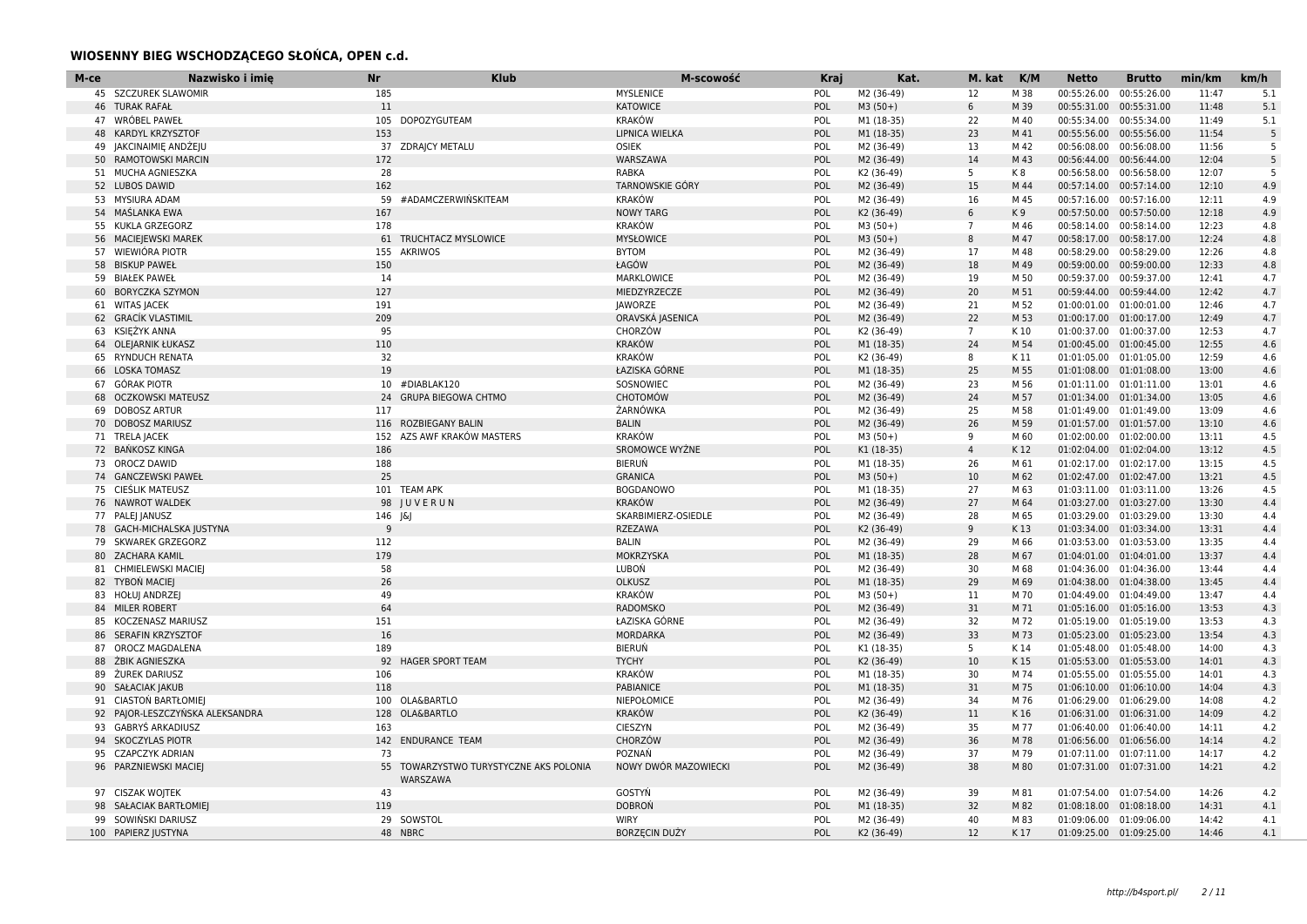### **WIOSENNY BIEG WSCHODZĄCEGO SŁOŃCA, OPEN c.d.**

| M-ce | Nazwisko i imie<br><b>Nr</b>                  | <b>Klub</b>                | M-scowość                | <b>Kraj</b> | Kat.                     | M. kat          | K/M          | <b>Netto</b>            | <b>Brutto</b>                                      | min/km         | km/h           |
|------|-----------------------------------------------|----------------------------|--------------------------|-------------|--------------------------|-----------------|--------------|-------------------------|----------------------------------------------------|----------------|----------------|
|      | 101 KADYK ŁUKASZ                              | 50 CEZAR                   | WARSZAWA                 | POL         | M2 (36-49)               | 41              | M 84         | 01:09:28.00             | 01:09:28.00                                        | 14:46          | 4.1            |
|      | 102 MILER URSZULA                             | 65 KBKS RADOMSKO           | <b>RADOMSKO</b>          | POL         | K2 (36-49)               | 13              | K 18         |                         | 01:09:57.00 01:09:57.00                            | 14:52          | $\overline{4}$ |
|      | 103 SERWADCZAK PIOTR                          | 124 P+E                    | <b>BRZEG</b>             | POL         | $M3(50+)$                | 12              | M 85         | 01:10:03.00             | 01:10:03.00                                        | 14:54          | $\overline{4}$ |
|      | 104 STANISZEWSKI RAFAŁ                        | 23 TURBODZIKI              | WARSZAWA                 | POL         | M2 (36-49)               | 42              | M 86         |                         | 01:10:06.00 01:10:06.00                            | 14:54          | $\overline{4}$ |
|      | 105 GAWLIKOWSKA AGNIESZKA<br>123              |                            | <b>KATOWICE</b>          | POL         | K1 (18-35)               | 6               | K 19         |                         | 01:10:08.00 01:10:08.00                            | 14:55          | $\overline{4}$ |
|      | 79<br>106 MOKRZYCKA WERONIKA                  |                            | <b>STARA ŁOMNICA</b>     | POL         | K2 (36-49)               | 14              | K 20         |                         | 01:10:29.00 01:10:29.00                            | 14:59          | $\overline{4}$ |
| 107  | SKAŁOŃ ROBERT<br>161                          |                            | <b>KRAKÓW</b>            | POL         | M1 (18-35)               | 33              | M 87         | 01:10:29.00 01:10:29.00 |                                                    | 14:59          | $\overline{4}$ |
| 108  | KONSTAŃCZAK JOANNA<br>72                      |                            | POZNAŃ                   | POL         | K2 (36-49)               | 15              | K 21         |                         | 01:10:34.00 01:10:34.00                            | 15:00          | $\overline{4}$ |
| 109  | GŁOWACKA-PRUS DOROTA<br>206                   | #ADAMCZERWIŃSKITEAM        | <b>KRAKÓW</b>            | POL         | K2 (36-49)               | 16              | K 22         |                         | 01:10:39.00 01:10:39.00                            | 15:01          | $\overline{4}$ |
|      | 110 ŁAWNICZAK-CIELIŃSKA DOROTA<br>173         |                            | <b>TYCHY</b>             | POL         | K2 (36-49)               | 17              | K 23         |                         | 01:11:02.00 01:11:02.00                            | 15:06          | $\overline{4}$ |
|      | 164<br>111 HNATIUK MATEUSZ                    |                            | ŁODYGOWICE               | POL         | M1 (18-35)               | 34              | M 88         |                         | 01:11:19.00 01:11:19.00                            | 15:10          | $\overline{4}$ |
|      | 112 KUKLA KATARZYNA<br>177                    |                            | <b>KRAKÓW</b>            | POL         | K2 (36-49)               | 18              | K 24         |                         | 01:11:49.00 01:11:49.00                            | 15:16          | 3.9            |
|      | 113 MUSIOLIK SYLWIA<br>122                    |                            | <b>RYBNIK</b>            | POL         | K2 (36-49)               | 19              | K 25         |                         | 01:11:56.00 01:11:56.00                            | 15:18          | 3.9            |
|      | 114 ZIAJA ROBERT<br>109                       | ROBERT ALKOHOLIK           | SIEMIANOWICE ŚLĄSKIE     | POL         | M2 (36-49)               | 43              | M 89         |                         | 01:12:21.00 01:12:21.00                            | 15:23          | 3.9            |
|      | 115 KAŻMIROWICZ BASIA<br>71                   | PRACOWNIA PROJEKTOWA ZZM   | <b>KRAKÓW</b>            | POL         | K2 (36-49)               | 20              | K 26         |                         | 01:12:35.00 01:12:35.00                            | 15:26          | 3.9            |
|      | 116 BYTOMSKA-MACIEJEWSKA. GRAŻYNA<br>62       |                            | <b>MYSŁOWICE</b>         | POL         | $K3(50+)$                | $\mathbf{1}$    | K 27         |                         | 01:13:45.00 01:13:45.00                            | 15:41          | 3.8            |
|      | 117 MOCZKO OLA<br>63                          |                            | <b>MYSLOWICE</b>         | POL         | K2 (36-49)               | 21              | K 28         |                         | 01:14:16.00 01:14:16.00                            | 15:48          | 3.8            |
|      | 96<br>118 KSIEŻYK MIROSŁAW                    |                            | CHORZÓW                  | POL         | M2 (36-49)               | 44              | M 90         |                         | 01:14:29.00 01:14:29.00                            | 15:50          | 3.8            |
|      | 119 ISKRZAK IZABELA<br>$\overline{4}$         |                            | <b>BYTOM</b>             | POL         | K2 (36-49)               | 22              | K 29         |                         | 01:14:41.00 01:14:41.00                            | 15:53          | 3.8            |
|      | 120 BAJOŁEK ALEKSANDRA<br>212                 | AZS AWF KRAKÓW MASTERS     | <b>KRAKÓW</b>            | POL         | $K3(50+)$                | $\overline{2}$  | K 30         |                         | 01:14:44.00 01:14:44.00                            | 15:54          | 3.8            |
|      | 121 BUCZAK WOJCIECH<br>160                    |                            | <b>GLIWICE</b>           | POL         | M1 (18-35)               | 35              | M 91         |                         | 01:14:48.00 01:14:48.00                            | 15:54          | 3.8            |
|      | 122 GŁUSZKOWSKA MONIKA<br>131                 |                            | WARSZAWA                 | POL         | $K3(50+)$                | 3               | K 31         |                         | 01:14:57.00 01:14:57.00                            | 15:56          | 3.8            |
|      | 123 DOMBEK ANDRZEJ<br>84                      | BIEGAMYSŁOWICE             | <b>MYSŁOWICE</b>         | POL         | $M3(50+)$                | 13              | M 92         |                         | 01:15:01.00 01:15:01.00                            | 15:57          | 3.8            |
|      | 124 KAMIŃSKA KRYSTYNA<br>78                   | BIEGAMYSŁOWICE             | <b>MYSŁOWICE</b>         | POL         | $K3(50+)$                | $\overline{4}$  | K 32         |                         | 01:15:14.00 01:15:14.00                            | 16:00          | 3.7            |
|      | 125 MENDREK IRENEUSZ                          | 40 TURBODZIKI              | WARSZAWA                 | POL         | M2 (36-49)               | 45              | M 93         | 01:15:54.00 01:15:54.00 |                                                    | 16:08          | 3.7            |
|      | 33<br>126 DUMAŃSKA IWONA                      |                            | <b>STRZELCE OPOLSKIE</b> | POL         | K2 (36-49)               | 23              | K 33         |                         | 01:15:57.00 01:15:57.00                            | 16:09          | 3.7            |
|      | 127 HANDY SAMANTA                             | 87 POWOLI DO CELU          | <b>KETY</b>              | POL         | K1 (18-35)               | $7\overline{ }$ | K 34         |                         | 01:16:38.00 01:16:38.00                            | 16:18          | 3.7            |
|      | 128 GRUSZKA MARIAN<br>90                      | TRUCHTACZ MYSŁOWICE        | <b>MYSŁOWICE</b>         | POL         | $M3(50+)$                | 14              | M 94         |                         | 01:17:02.00 01:17:02.00                            | 16:23          | 3.7            |
|      | 129 MAIEWSKI DOMINIK                          | 103 TEAM APK               | <b>TARNOWO</b>           | POL         | M1 (18-35)               | 36              | M 95         |                         | 01:17:05.00 01:17:05.00                            | 16:24          | 3.7            |
|      | 130 CZAJKOWSKI STEFAN                         | 102 TEAM APK               | KOWANOWKO                | POL         | M1 (18-35)               | 37              | M 96         |                         | 01:18:01.00  01:18:01.00                           | 16:35          | 3.6            |
|      | 131 KACZMARCZYK DOROTA<br>15                  | AZS AWF KRAKÓW MASTERS     | <b>KRAKÓW</b>            | POL         | K2 (36-49)               | 24              | K 35         |                         | 01:18:07.00 01:18:07.00                            | 16:37          | 3.6            |
|      | 132 PRZYBYSZ ANETA<br>85                      |                            | WOŁOMIN                  | POL         | K2 (36-49)               | 25              | K 36         |                         | 01:20:42.00 01:20:42.00                            | 17:10          | 3.5            |
|      | 133 ŚLÓSARCZYK JAKUB                          | 166 SS RUNNING CLUB        | <b>KRAKÓW</b>            | POL         | M2 (36-49)               | 46              | M 97         |                         | 01:20:50.00 01:20:50.00                            | 17:11          | 3.5            |
|      | 134 SYPKO-MARCINISZYN MAGDALENA<br>175        |                            | <b>KLUCZBORK</b>         | POL         | K2 (36-49)               | 26              | K 37         |                         | 01:21:03.00 01:21:03.00                            | 17:14          | 3.5            |
|      | 135 KUTYŁA MAREK<br>176                       |                            | PYSKOWICE                | POL         | M2 (36-49)               | 47              | M 98         |                         | 01:21:06.00 01:21:06.00                            | 17:15          | 3.5            |
|      | 88<br>136 KRASZEWSKA RENATA<br>$\overline{3}$ | AZS AWF KRAKÓW MASTERS     | <b>KRAKÓW</b>            | POL         | $K3(50+)$                | 5               | K 38         |                         | 01:21:30.00 01:21:30.00                            | 17:20          | 3.5            |
| 137  | OSIKA ALEKSANDRA                              |                            | KIELCE<br><b>KRAKÓW</b>  | POL         | K1 (18-35)               | 8               | K 39         |                         | 01:22:02.00 01:22:02.00                            | 17:27          | 3.4            |
|      | 138 NAWROT MAGDALENA<br>DOROBISZ MAGDALENA    | 181 JUVERUN<br>#DIABLAK120 | SOSNOWIEC                | POL<br>POL  | K2 (36-49)               | 27<br>28        | K 40         | 01:23:06.00             | 01:22:29.00 01:22:29.00<br>01:23:06.00             | 17:32<br>17:40 | 3.4<br>3.4     |
| 139  | 81<br>140 KLIS DAWID<br>144                   |                            | PSZCZYNA                 | POL         | K2 (36-49)<br>M1 (18-35) | 38              | K 41<br>M 99 |                         |                                                    | 17:49          | 3.4            |
|      | 141 WILCZYNSKA-KOGUT ALEKSANDRA<br>143        | <b>BANDA Z POLUDNIA</b>    | <b>GLIWICE</b>           | POL         | K2 (36-49)               | 29              | K 42         |                         | 01:23:46.00 01:23:46.00<br>01:24:12.00 01:24:12.00 | 17:54          | 3.3            |
|      | 142 IWASZKO PAWEŁ<br>45                       |                            | WARSZAWA                 | POL         | M2 (36-49)               | 48              | M 100        |                         | 01:24:40.00 01:24:40.00                            | 18:00          | 3.3            |
|      | 143 OCHALSKI GRZEGORZ<br>86                   |                            | RADZYMIN                 | POL         | M2 (36-49)               | 49              | M 101        | 01:25:21.00 01:25:21.00 |                                                    | 18:09          | 3.3            |
|      | 144 ROCZNIAK KLARA<br>141                     |                            | JANÓW LUBELSKI           | POL         | K1 (18-35)               | 9               | K43          |                         | 01:25:56.00 01:25:56.00                            | 18:17          | 3.3            |
|      | 130<br>145 KIM RENATA                         |                            | WARSZAWA                 | POL         | $K3(50+)$                | 6               | K 44         |                         | 01:26:54.00 01:26:54.00                            | 18:29          | 3.2            |
|      | 44<br>146 RADKOWSKI MICHAŁ                    |                            | WARSZAWA                 | POL         | M2 (36-49)               | 50              | M 102        |                         | 01:27:08.00 01:27:08.00                            | 18:32          | 3.2            |
|      | 147 DERDA JOANNA<br>134                       |                            | WARSZAWA                 | POL         | $K3(50+)$                | $7\overline{ }$ | K 45         |                         | 01:27:15.00 01:27:15.00                            | 18:33          | 3.2            |
|      | 136<br>148 MACIAGA MAGDA                      |                            | JASIN                    | POL         | K2 (36-49)               | 30              | K 46         |                         | 01:27:26.00 01:27:26.00                            | 18:36          | 3.2            |
| 149  | 135<br>SANKOWSKA MONIKA                       |                            | POZNAŃ                   | POL         | K2 (36-49)               | 31              | K 47         |                         | 01:27:44.00 01:27:44.00                            | 18:40          | 3.2            |
|      | 83<br>150 STASICA MONIKA                      |                            | ŻYWIEC                   | POL         | K2 (36-49)               | 32              | K 48         |                         | 01:28:16.00 01:28:16.00                            | 18:46          | 3.2            |
|      | 151 OLEŃSKA AGNIESZKA                         | 42 SIOSTRY MADIZAR         | <b>GLIWICE</b>           | POL         | K1 (18-35)               | 10              | K 49         |                         | 01:29:16.00 01:29:16.00                            | 18:59          | 3.2            |
|      | 201<br>152 DOMOWICZ MONIKA                    |                            | POZNAŃ                   | POL         | K2 (36-49)               | 33              | K 50         |                         | 01:29:53.00 01:29:53.00                            | 19:07          | 3.1            |
|      | 153 WILANOWSKA ALICIA<br>139                  |                            | POZNAŃ                   | POL         | K2 (36-49)               | 34              | K 51         |                         | 01:29:56.00 01:29:56.00                            | 19:08          | 3.1            |
|      | 51<br>154 HOŁUJ BARBARA                       |                            | <b>KRAKÓW</b>            | POL         | $K3(50+)$                | 8               | K 52         |                         | 01:30:22.00 01:30:22.00                            | 19:13          | 3.1            |
|      | 155 ADAMEK PAWEL                              | 147 ADAMEK.SHOP.PL         | SUCHA BESKIDZKA          | POL         | $M3(50+)$                | 15              | M 103        | 01:31:15.00 01:31:15.00 |                                                    | 19:24          | 3.1            |
|      | 156 SEWERYN RAFAŁ                             | 148 ADAMEK.SHOP.PL         | <b>KRAKÓW</b>            | POL         | $M3(50+)$                | 16              | M 104        | 01:31:17.00 01:31:17.00 |                                                    | 19:25          | 3.1            |
|      | 157 WOJTOWICZ KAROLINA                        | 54 SIOSTRY MADIZAR         | <b>GLIWICE</b>           | POL         | K2 (36-49)               | 35              | K 53         |                         | 01:31:29.00 01:31:29.00                            | 19:27          | 3.1            |
|      |                                               |                            |                          |             |                          |                 |              |                         |                                                    |                |                |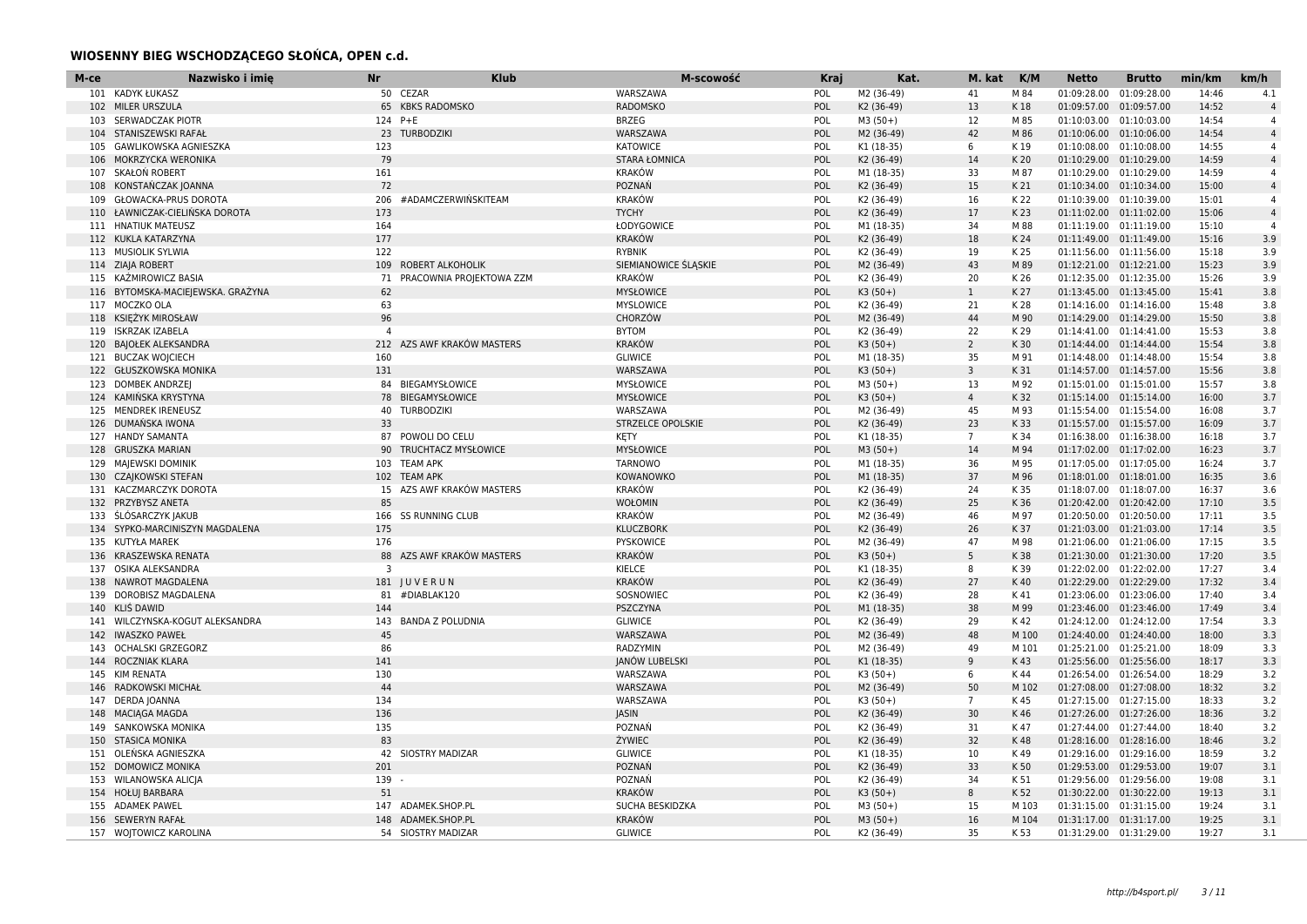### **WIOSENNY BIEG WSCHODZĄCEGO SŁOŃCA, OPEN c.d.**

| M-ce | Nazwisko i imie              | <b>Nr</b>            | <b>Klub</b> | M-scowość             | <b>Kraj</b> | Kat.       | M. kat | K/M   | Netto       | <b>Brutto</b> | min/km | km/h |
|------|------------------------------|----------------------|-------------|-----------------------|-------------|------------|--------|-------|-------------|---------------|--------|------|
|      | 158 OKSIENIUK MARCIN         | 22<br>TURBODZIKI     |             | <b>WOLICA</b>         | POL         | M2 (36-49) | 51     | M 105 | 01:32:59.00 | 01:32:59.00   | 19:47  |      |
|      | 159 STRZELCZYK EDYTA         | 125 P+E              |             | <b>BRZEG</b>          | POL         | $K3(50+)$  | 9      | K 54  | 01:35:46.00 | 01:35:46.00   | 20:22  | 2.9  |
|      | 160 GLIŃSKA RENATA           | 132                  |             | WARSZAWA              | POL         | K2 (36-49) | 36     | K 55  | 01:35:55.00 | 01:35:55.00   | 20:24  | 2.9  |
|      | 161 PALE  JUSTYNA            | $145$ $ \& $         |             | SKARBIMIERZ OSIEDLE   | POL         | K2 (36-49) | 37     | K 56  | 01:36:17.00 | 01:36:17.00   | 20:29  | 2.9  |
|      | 162 DZIURZYŃSKA ULKA         | 57 VEGE RUNNERS      |             | <b>KRAKÓW</b>         | POL         | K2 (36-49) | 38     | K 57  | 01:38:02.00 | 01:38:02.00   | 20:51  | 2.9  |
|      | 163 PAWLAK ROMAN             | 157                  |             | RUDA ŚLASKA           | <b>POL</b>  | M2 (36-49) | 52     | M 106 | 01:38:23.00 | 01:38:23.00   | 20:55  | 2.9  |
|      | 164 DZIEMIERA DANIEL         | 156                  |             | <b>SWIETOCHŁOWICE</b> | POL         | M2 (36-49) | 53     | M 107 | 01:38:25.00 | 01:38:25.00   | 20:56  | 2.9  |
|      | 165 PRUSZKOWSKA-OPARA ELWIRA | 46                   |             | NOWOGRÓD BOBRZAŃSKI   | POL         | K2 (36-49) | 39     | K 58  | 01:39:32.00 | 01:39:32.00   | 21:10  | 2.8  |
|      | 166 STAMM PAULINA            | 107                  |             | POZNAŃ                | POL         | K2 (36-49) | 40     | K 59  | 01:40:08.00 | 01:40:08.00   | 21:18  | 2.8  |
|      | 167 RATAJCZAK WERONIKA       | 204                  |             | ROGOŹNO               | <b>POL</b>  | K1 (18-35) | 11     | K 60  | 01:42:06.00 | 01:42:06.00   | 21:43  | 2.8  |
|      | 168 JEDRZEJEWSKA DOMINIKA    | 47                   |             | KROSNO ODRZAŃSKIE     | POL         | K2 (36-49) | 41     | K 61  | 01:43:46.00 | 01:43:46.00   | 22:04  | 2.7  |
|      | 169 KOSIOREK ELŻBIETA        | 82                   |             | ŁÓDŹ                  | POL         | K2 (36-49) | 42     | K 62  | 01:44:16.00 | 01:44:16.00   | 22:11  | 2.7  |
|      | 170 BENEDYCZUK KORNELIA      | 80                   |             | <b>KŁODZKO</b>        | POL         | K1 (18-35) | 12     | K 63  | 01:44:17.00 | 01:44:17.00   | 22:11  | 2.7  |
|      | 171 SZALIŃSKA MAGDALENA      | 77                   |             | <b>BOGNOR REGIS</b>   | <b>GBR</b>  | K2 (36-49) | 43     | K 64  | 01:50:18.00 | 01:50:18.00   | 23:28  | 2.6  |
|      | 172 POTOCZNY LIDIA           | 76                   |             | <b>POLSKA</b>         | POL         | K1 (18-35) | 13     | K 65  | 01:50:21.00 | 01:50:21.00   | 23:28  | 2.6  |
|      | 173 MALEC KATARZYNA          | 666 ULTRA BABIA TEAM |             | DO UZUPEŁNIENIA       | POL         | K2 (36-49) | 44     | K 66  | 01:59:32.00 | 01:59:32.00   | 25:25  | 2.4  |

## **WIOSENNY BIEG WSCHODZĄCEGO SŁOŃCA, OPEN Kobiety**

| M-ce                 | Nazwisko i imie                  | <b>Nr</b> | <b>Klub</b>                 | M-scowość              | Krai       | Kat.       | M. kat          | K/M            | <b>Netto</b>            | <b>Brutto</b> | min/km | km/h           |
|----------------------|----------------------------------|-----------|-----------------------------|------------------------|------------|------------|-----------------|----------------|-------------------------|---------------|--------|----------------|
| <b>MAZAN BEATA</b>   |                                  |           | 200 FINISZ RYMANÓW/#R       | <b>KROSNO</b>          | POL        | K2 (36-49) |                 | K 1            | 00:44:49.00 00:44:49.00 |               | 9:32   | 6.3            |
|                      | 2 JAKIEŁA-RZADKOSZ KATARZYNA     | 108       |                             | <b>GLICZARÓW GÓRNY</b> | POL        | K1 (18-35) | 1               | K <sub>2</sub> | 00:48:00.00 00:48:00.00 |               | 10:12  | 5.9            |
| 3 PALOVA ALŽBETA     |                                  |           | 211 SK ORAVAMAN             | ZUBEREC                | POL        | K2 (36-49) | 2               | K <sub>3</sub> | 00:49:05.00 00:49:05.00 |               | 10:26  | 5.7            |
| 4 FITAK MARTA        |                                  | 6         |                             | LIPNICA WIELKA         | POL        | K1 (18-35) | $\overline{2}$  | K 4            | 00:49:20.00 00:49:20.00 |               | 10:29  | 5.7            |
|                      | 5 BOLECHOWSKA DOMINIKA           | 208       |                             | RABKA ZDRÓJ            | POL        | K2 (36-49) | 3               | K 5            | 00:50:25.00 00:50:25.00 |               | 10:43  | 5.6            |
| 6 LANTOS BORBÁLA     |                                  |           | 74 ZOLNA SKYRUNNING TEAM    | <b>EGER</b>            | <b>HUN</b> | K1 (18-35) | $\overline{3}$  | K <sub>6</sub> | 00:50:41.00 00:50:41.00 |               | 10:47  | 5.6            |
| 7 PACHURA KINGA      |                                  |           | 21 ULTRA BABIA              | <b>MSZANA DOLNA</b>    | POL        | K2 (36-49) | $\overline{a}$  | K 7            | 00:53:24.00 00:53:24.00 |               | 11:21  | 5.3            |
| 8 MUCHA AGNIESZKA    |                                  | 28        |                             | <b>RABKA</b>           | POL        | K2 (36-49) | 5               | K8             | 00:56:58.00 00:56:58.00 |               | 12:07  | 5              |
| 9 MAŚLANKA EWA       |                                  | 167       |                             | <b>NOWY TARG</b>       | POL        | K2 (36-49) | 6               | K 9            | 00:57:50.00 00:57:50.00 |               | 12:18  | 4.9            |
| 10 KSIĘŻYK ANNA      |                                  | 95        |                             | CHORZÓW                | POL        | K2 (36-49) | $7\overline{ }$ | K 10           | 01:00:37.00 01:00:37.00 |               | 12:53  | 4.7            |
| 11 RYNDUCH RENATA    |                                  | 32        |                             | KRAKÓW                 | POL        | K2 (36-49) | 8               | K 11           | 01:01:05.00 01:01:05.00 |               | 12:59  | 4.6            |
| 12 BAŃKOSZ KINGA     |                                  | 186       |                             | <b>SROMOWCE WYŻNE</b>  | POL        | K1 (18-35) | $\overline{4}$  | K 12           | 01:02:04.00 01:02:04.00 |               | 13:12  | 4.5            |
|                      | 13 GACH-MICHALSKA JUSTYNA        | q         |                             | RZEZAWA                | POL        | K2 (36-49) | 9               | K13            | 01:03:34.00 01:03:34.00 |               | 13:31  | 4.4            |
| 14 OROCZ MAGDALENA   |                                  | 189       |                             | <b>BIERUŃ</b>          | POL        | K1 (18-35) | 5               | K 14           | 01:05:48.00 01:05:48.00 |               | 14:00  | 4.3            |
| 15 ŻBIK AGNIESZKA    |                                  |           | 92 HAGER SPORT TEAM         | <b>TYCHY</b>           | POL        | K2 (36-49) | 10              | K 15           | 01:05:53.00 01:05:53.00 |               | 14:01  | 4.3            |
|                      | 16 PAJOR-LESZCZYŃSKA ALEKSANDRA  |           | 128 OLA&BARTLO              | <b>KRAKÓW</b>          | POL        | K2 (36-49) | 11              | K 16           | 01:06:31.00 01:06:31.00 |               | 14:09  | 4.2            |
| 17 PAPIERZ JUSTYNA   |                                  |           | 48 NBRC                     | <b>BORZECIN DUŻY</b>   | POL        | K2 (36-49) | 12              | K 17           | 01:09:25.00 01:09:25.00 |               | 14:46  | 4.1            |
| 18 MILER URSZULA     |                                  |           | 65 KBKS RADOMSKO            | RADOMSKO               | POL        | K2 (36-49) | 13              | K 18           | 01:09:57.00 01:09:57.00 |               | 14:52  | $\overline{4}$ |
|                      | 19 GAWLIKOWSKA AGNIESZKA         | 123       |                             | KATOWICE               | POL        | K1 (18-35) | 6               | K 19           | 01:10:08.00 01:10:08.00 |               | 14:55  |                |
|                      | 20 MOKRZYCKA WERONIKA            | 79        |                             | <b>STARA ŁOMNICA</b>   | POL        | K2 (36-49) | 14              | K 20           | 01:10:29.00 01:10:29.00 |               | 14:59  | $\overline{4}$ |
|                      | 21 KONSTAŃCZAK JOANNA            | 72        |                             | POZNAŃ                 | POL        | K2 (36-49) | 15              | K 21           | 01:10:34.00 01:10:34.00 |               | 15:00  | $\overline{4}$ |
|                      | 22 GŁOWACKA-PRUS DOROTA          | 206       | #ADAMCZERWIŃSKITEAM         | <b>KRAKÓW</b>          | POL        | K2 (36-49) | 16              | K 22           | 01:10:39.00 01:10:39.00 |               | 15:01  | $\overline{4}$ |
|                      | 23 ŁAWNICZAK-CIELIŃSKA DOROTA    | 173       |                             | <b>TYCHY</b>           | POL        | K2 (36-49) | 17              | K 23           | 01:11:02.00 01:11:02.00 |               | 15:06  |                |
| 24 KUKLA KATARZYNA   |                                  | 177       |                             | <b>KRAKÓW</b>          | POL        | K2 (36-49) | 18              | K 24           | 01:11:49.00 01:11:49.00 |               | 15:16  | 3.9            |
| 25 MUSIOLIK SYLWIA   |                                  | 122       |                             | <b>RYBNIK</b>          | POL        | K2 (36-49) | 19              | K 25           | 01:11:56.00 01:11:56.00 |               | 15:18  | 3.9            |
| 26 KAŹMIROWICZ BASIA |                                  |           | 71 PRACOWNIA PROJEKTOWA ZZM | <b>KRAKÓW</b>          | POL        | K2 (36-49) | 20              | K 26           | 01:12:35.00 01:12:35.00 |               | 15:26  | 3.9            |
|                      | 27 BYTOMSKA-MACIEJEWSKA. GRAŻYNA | 62        |                             | <b>MYSŁOWICE</b>       | POL        | $K3(50+)$  |                 | K 27           | 01:13:45.00 01:13:45.00 |               | 15:41  | 3.8            |
| 28 MOCZKO OLA        |                                  | 63        |                             | <b>MYSLOWICE</b>       | POL        | K2 (36-49) | 21              | K 28           | 01:14:16.00 01:14:16.00 |               | 15:48  | 3.8            |
| 29 ISKRZAK IZABELA   |                                  |           |                             | <b>BYTOM</b>           | POL        | K2 (36-49) | 22              | K 29           | 01:14:41.00 01:14:41.00 |               | 15:53  | 3.8            |
|                      | 30 BAJOŁEK ALEKSANDRA            |           | 212 AZS AWF KRAKÓW MASTERS  | <b>KRAKÓW</b>          | POL        | $K3(50+)$  | $\overline{2}$  | K 30           | 01:14:44.00 01:14:44.00 |               | 15:54  | 3.8            |
|                      | 31 GŁUSZKOWSKA MONIKA            | 131       |                             | WARSZAWA               | POL        | $K3(50+)$  | 3               | K 31           | 01:14:57.00 01:14:57.00 |               | 15:56  | 3.8            |
|                      | 32 KAMIŃSKA KRYSTYNA             |           | 78 BIEGAMYSŁOWICE           | <b>MYSŁOWICE</b>       | POL        | $K3(50+)$  | $\overline{4}$  | K 32           | 01:15:14.00 01:15:14.00 |               | 16:00  | 3.7            |
| 33 DUMAŃSKA IWONA    |                                  | 33        |                             | STRZELCE OPOLSKIE      | POL        | K2 (36-49) | 23              | K 33           | 01:15:57.00 01:15:57.00 |               | 16:09  | 3.7            |
| 34 HANDY SAMANTA     |                                  |           | 87 POWOLI DO CELU           | KETY                   | POL        | K1 (18-35) | $\overline{7}$  | K 34           | 01:16:38.00 01:16:38.00 |               | 16:18  | 3.7            |
|                      | 35 KACZMARCZYK DOROTA            |           | 15 AZS AWF KRAKÓW MASTERS   | <b>KRAKÓW</b>          | POL        | K2 (36-49) | 24              | K 35           | 01:18:07.00 01:18:07.00 |               | 16:37  | 3.6            |
| 36 PRZYBYSZ ANETA    |                                  | 85        |                             | WOŁOMIN                | POL        | K2 (36-49) | 25              | K 36           | 01:20:42.00 01:20:42.00 |               | 17:10  | 3.5            |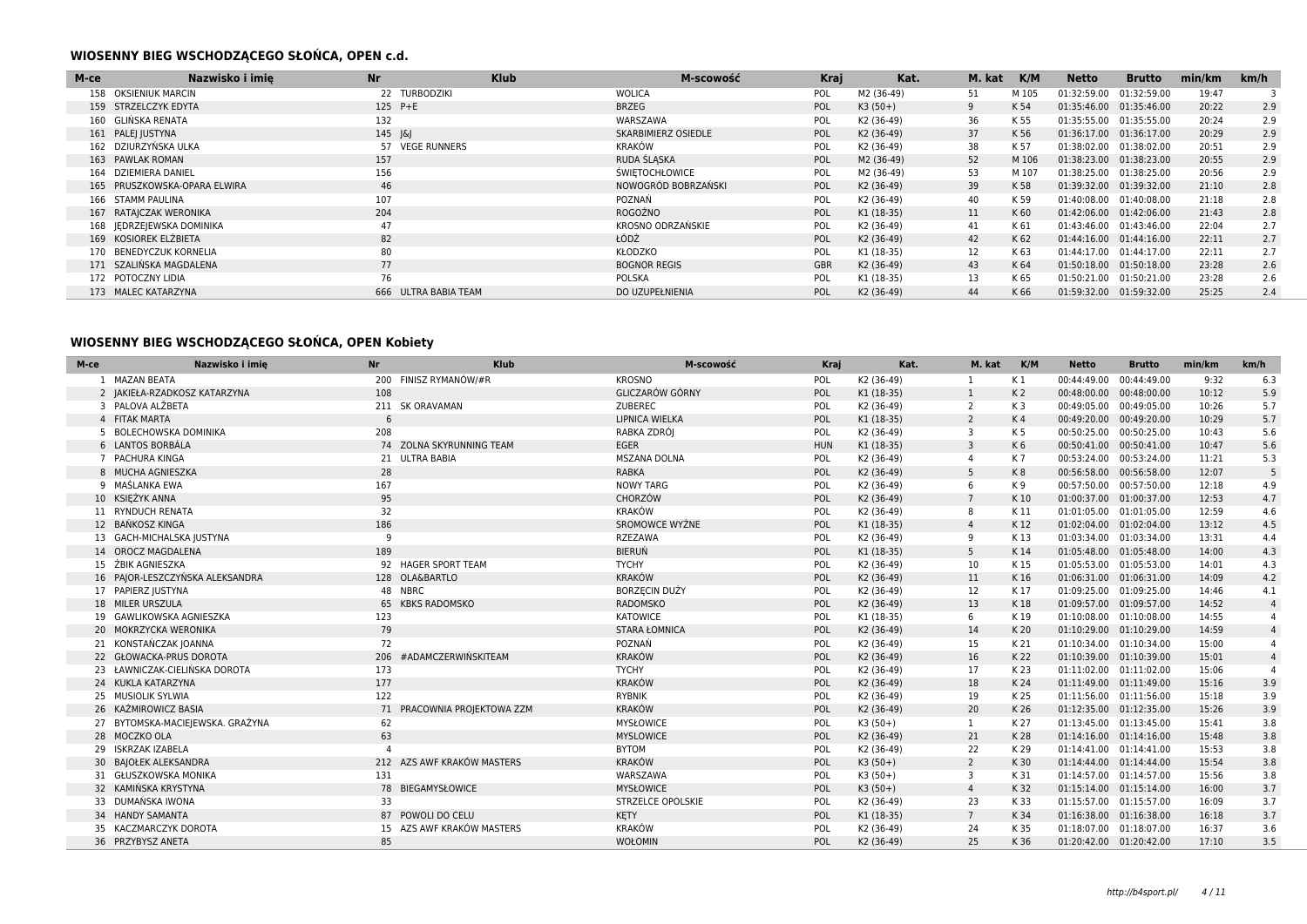### **WIOSENNY BIEG WSCHODZĄCEGO SŁOŃCA, OPEN Kobiety c.d.**

| M-ce | Nazwisko i imie                | <b>Nr</b>    | <b>Klub</b>               | M-scowość                  | Kraj       | Kat.       | M. kat         | K/M  | <b>Netto</b>            | <b>Brutto</b> | min/km | km/h |
|------|--------------------------------|--------------|---------------------------|----------------------------|------------|------------|----------------|------|-------------------------|---------------|--------|------|
| 37   | SYPKO-MARCINISZYN MAGDALENA    | 175          |                           | <b>KLUCZBORK</b>           | POL        | K2 (36-49) | 26             | K 37 | 01:21:03.00             | 01:21:03.00   | 17:14  | 3.5  |
|      | 38 KRASZEWSKA RENATA           |              | 88 AZS AWF KRAKÓW MASTERS | <b>KRAKÓW</b>              | POL        | $K3(50+)$  | 5              | K 38 | 01:21:30.00             | 01:21:30.00   | 17:20  | 3.5  |
|      | 39 OSIKA ALEKSANDRA            |              |                           | KIELCE                     | POL        | K1 (18-35) | 8              | K 39 | 01:22:02.00 01:22:02.00 |               | 17:27  | 3.4  |
|      | 40 NAWROT MAGDALENA            |              | 181 JUVERUN               | <b>KRAKÓW</b>              | POL        | K2 (36-49) | 27             | K 40 | 01:22:29.00 01:22:29.00 |               | 17:32  | 3.4  |
|      | 41 DOROBISZ MAGDALENA          |              | 81 #DIABLAK120            | SOSNOWIEC                  | POL        | K2 (36-49) | 28             | K 41 | 01:23:06.00             | 01:23:06.00   | 17:40  | 3.4  |
|      | 42 WILCZYNSKA-KOGUT ALEKSANDRA |              | 143 BANDA Z POLUDNIA      | <b>GLIWICE</b>             | POL        | K2 (36-49) | 29             | K 42 | 01:24:12.00 01:24:12.00 |               | 17:54  | 3.3  |
|      | 43 ROCZNIAK KLARA              | 141          |                           | JANÓW LUBELSKI             | POL        | K1 (18-35) | 9              | K43  | 01:25:56.00             | 01:25:56.00   | 18:17  | 3.3  |
|      | 44 KIM RENATA                  | 130          |                           | WARSZAWA                   | POL        | $K3(50+)$  | 6              | K 44 | 01:26:54.00 01:26:54.00 |               | 18:29  | 3.2  |
|      | 45 DERDA JOANNA                | 134          |                           | WARSZAWA                   | POL        | $K3(50+)$  | $\overline{7}$ | K 45 | 01:27:15.00 01:27:15.00 |               | 18:33  | 3.2  |
|      | 46 MACIAGA MAGDA               | 136          |                           | <b>JASIN</b>               | POL        | K2 (36-49) | 30             | K 46 | 01:27:26.00 01:27:26.00 |               | 18:36  | 3.2  |
|      | 47 SANKOWSKA MONIKA            | 135          |                           | POZNAŃ                     | POL        | K2 (36-49) | 31             | K 47 | 01:27:44.00 01:27:44.00 |               | 18:40  | 3.2  |
|      | <b>48 STASICA MONIKA</b>       | 83           |                           | ŻYWIEC                     | POL        | K2 (36-49) | 32             | K 48 | 01:28:16.00 01:28:16.00 |               | 18:46  | 3.2  |
|      | 49 OLEŃSKA AGNIESZKA           |              | 42 SIOSTRY MADIZAR        | <b>GLIWICE</b>             | POL        | K1 (18-35) | 10             | K 49 | 01:29:16.00 01:29:16.00 |               | 18:59  | 3.2  |
|      | 50 DOMOWICZ MONIKA             | 201          |                           | POZNAŃ                     | POL        | K2 (36-49) | 33             | K 50 | 01:29:53.00 01:29:53.00 |               | 19:07  | 3.1  |
|      | 51 WILANOWSKA ALICIA           | 139 -        |                           | POZNAŃ                     | POL        | K2 (36-49) | 34             | K 51 | 01:29:56.00             | 01:29:56.00   | 19:08  | 3.1  |
|      | 52 HOŁUJ BARBARA               | 51           |                           | <b>KRAKÓW</b>              | POL        | $K3(50+)$  | 8              | K 52 | 01:30:22.00 01:30:22.00 |               | 19:13  | 3.1  |
|      | 53 WOJTOWICZ KAROLINA          |              | 54 SIOSTRY MADIZAR        | <b>GLIWICE</b>             | POL        | K2 (36-49) | 35             | K 53 | 01:31:29.00 01:31:29.00 |               | 19:27  | 3.1  |
|      | 54 STRZELCZYK EDYTA            | 125 P+E      |                           | <b>BRZEG</b>               | POL        | $K3(50+)$  | 9              | K 54 | 01:35:46.00 01:35:46.00 |               | 20:22  | 2.9  |
|      | 55 GLIŃSKA RENATA              | 132          |                           | WARSZAWA                   | POL        | K2 (36-49) | 36             | K 55 | 01:35:55.00 01:35:55.00 |               | 20:24  | 2.9  |
|      | 56 PALEJ JUSTYNA               | $145$ $ \& $ |                           | <b>SKARBIMIERZ OSIEDLE</b> | POL        | K2 (36-49) | 37             | K 56 | 01:36:17.00 01:36:17.00 |               | 20:29  | 2.9  |
|      | 57 DZIURZYŃSKA ULKA            |              | 57 VEGE RUNNERS           | <b>KRAKÓW</b>              | POL        | K2 (36-49) | 38             | K 57 | 01:38:02.00             | 01:38:02.00   | 20:51  | 2.9  |
|      | 58 PRUSZKOWSKA-OPARA ELWIRA    | 46           |                           | NOWOGRÓD BOBRZAŃSKI        | POL        | K2 (36-49) | 39             | K 58 | 01:39:32.00 01:39:32.00 |               | 21:10  | 2.8  |
|      | 59 STAMM PAULINA               | 107          |                           | POZNAŃ                     | POL        | K2 (36-49) | 40             | K 59 | 01:40:08.00 01:40:08.00 |               | 21:18  | 2.8  |
|      | RATAICZAK WERONIKA             | 204          |                           | <b>ROGOŹNO</b>             | POL        | K1 (18-35) | 11             | K 60 | 01:42:06.00 01:42:06.00 |               | 21:43  | 2.8  |
|      | 61   EDRZEJEWSKA DOMINIKA      | 47           |                           | KROSNO ODRZAŃSKIE          | POL        | K2 (36-49) | 41             | K 61 | 01:43:46.00 01:43:46.00 |               | 22:04  | 2.7  |
|      | 62 KOSIOREK ELŻBIETA           | 82           |                           | ŁÓDŹ                       | POL        | K2 (36-49) | 42             | K 62 | 01:44:16.00 01:44:16.00 |               | 22:11  | 2.7  |
|      | <b>BENEDYCZUK KORNELIA</b>     | 80           |                           | KŁODZKO                    | POL        | K1 (18-35) | 12             | K 63 | 01:44:17.00 01:44:17.00 |               | 22:11  | 2.7  |
|      | 64 SZALIŃSKA MAGDALENA         | 77           |                           | <b>BOGNOR REGIS</b>        | <b>GBR</b> | K2 (36-49) | 43             | K 64 | 01:50:18.00 01:50:18.00 |               | 23:28  | 2.6  |
|      | 65 POTOCZNY LIDIA              | 76           |                           | POLSKA                     | POL        | K1 (18-35) | 13             | K 65 | 01:50:21.00             | 01:50:21.00   | 23:28  | 2.6  |
|      | 66 MALEC KATARZYNA             |              | 666 ULTRA BABIA TEAM      | DO UZUPEŁNIENIA            | POL        | K2 (36-49) | 44             | K 66 | 01:59:32.00 01:59:32.00 |               | 25:25  | 2.4  |

## **WIOSENNY BIEG WSCHODZĄCEGO SŁOŃCA, OPEN Mężczyźni**

| M-ce | Nazwisko i imie         | <b>Nr</b> | <b>Klub</b>                                                     | M-scowość          | Kraj       | Kat.       | M. kat         | K/M            | <b>Netto</b>            | <b>Brutto</b> | min/km | km/h            |
|------|-------------------------|-----------|-----------------------------------------------------------------|--------------------|------------|------------|----------------|----------------|-------------------------|---------------|--------|-----------------|
|      | L DUDCZAK MICHAŁ        |           | 194 BUFF/THE NORTH FACE                                         | RYTRO              | POL        | M1 (18-35) |                | M 1            | 00:35:59.00             | 00:35:59.00   | 7:39   | 7.8             |
|      | 2 TABOR DOMINIK         |           | 183 SYMFERIA - FIZJOTERAPIA OSTEOPATIA TRENING<br><b>KRAKÓW</b> | KRAKÓW             | POL        | M1 (18-35) |                | M <sub>2</sub> | 00:37:28.00             | 00:37:28.00   | 7:58   | 7.5             |
|      | 3 BROJ MARCEL           |           | 190 BROJ TEAM ŹLINICE                                           | <b>ŹLINICE</b>     | POL        | M1 (18-35) | 3              | M 3            | 00:38:06.00 00:38:06.00 |               | 8:06   | 7.4             |
|      | 4 SKUPIEŃ TOMASZ        | 207       |                                                                 | SKAWINKI           | POL        | M2 (36-49) |                | M <sub>4</sub> | 00:39:02.00             | 00:39:02.00   | 8:18   | 7.2             |
|      | 5 STOBIECKI MARCIN      | 165       |                                                                 | ALEKSANDRÓW ŁÓDZKI | POL        | M1 (18-35) |                | M 5            | 00:39:26.00             | 00:39:26.00   | 8:23   | 7.2             |
|      | 6 PARIS NICOLA          |           | 17 LA RECASTELL                                                 | <b>KRAKOW</b>      | <b>ITA</b> | M1 (18-35) | 5              | M 6            | 00:39:33.00             | 00:39:33.00   | 8:24   | 7.1             |
|      | KUNZ MARCIN             |           | 203 LACHO TEAM                                                  | KRAKÓW             | POL        | M1 (18-35) | 6              | M 7            | 00:40:09.00             | 00:40:09.00   | 8:32   |                 |
|      | 8 TUKA MICHAL           |           | 158 DLUGOSZ TEAM SCARPA                                         | NIŽNÁ              | <b>SVK</b> | M1 (18-35) |                | M 8            | 00:40:23.00             | 00:40:23.00   | 8:35   | $7\overline{ }$ |
|      | 9 ŻÓŁTEK GRZEGORZ       | 56        |                                                                 | <b>SPYTKOWICE</b>  | POL        | M1 (18-35) | 8              | M 9            | 00:40:41.00             | 00:40:41.00   | 8:39   | 6.9             |
|      | 10 ALBRECHT KRYSTIAN    |           | 138 KŚ AZS POLITECHNIKA ŚLĄSKA/GB GALOPUJĄCE<br>ŚLIMAKI         | JASTRZĘBIE-ZDRÓJ   | POL        | M1 (18-35) | 9              | M 10           | 00:40:46.00 00:40:46.00 |               | 8:40   | 6.9             |
|      | 11 MAGERČÁK MILOŠ       |           | 121 DYNAMEČKO                                                   | SUCHÁ HORA         | POL        | M1 (18-35) | 10             | M 11           | 00:42:10.00 00:42:10.00 |               | 8:58   | 6.7             |
|      | 12 HANKUS TADEUSZ       |           | 111 HKS RUN                                                     | <b>BALIN</b>       | POL        | M2 (36-49) | $\overline{2}$ | M 12           | 00:42:19.00             | 00:42:19.00   | 9:00   | 6.7             |
|      | 13 STANUCH DARIUSZ      |           | 39 AZS ZAKOPANE                                                 | ZAKOPANE           | POL        | M2 (36-49) |                | M 13           | 00:42:40.00             | 00:42:40.00   | 9:04   | 6.6             |
|      | 14 ATANASOW ANCEW DAWID | 182       |                                                                 | <b>NOWY TARG</b>   | POL        | $M3(50+)$  |                | M 14           | 00:43:13.00 00:43:13.00 |               | 9:11   | 6.5             |
|      | 15 PACHUT JERZY         |           | 195 MY ENDURANCE COACHING TEAM                                  | SŁOPNICE           | POL        | M1 (18-35) | 11             | M 15           | 00:43:26.00             | 00:43:26.00   | 9:14   | 6.5             |
|      | 16 BUCZYŃSKI ADAM       |           | 113 NON STOP TRAIL                                              | KRAKÓW             | POL        | M2 (36-49) | $\overline{4}$ | M 16           | 00:44:26.00 00:44:26.00 |               | 9:27   | 6.3             |
|      | 17 SZATANIK ZBIGNIEW    | 168       |                                                                 | <b>UJSOŁY</b>      | POL        | $M3(50+)$  |                | M 17           | 00:46:45.00             | 00:46:45.00   | 9:56   | 6               |
|      | 18 WRÓBEL PRZEMYSŁAW    | 34        |                                                                 | STRYSZÓW           | POL        | M2 (36-49) | 5              | M 18           | 00:46:50.00             | 00:46:50.00   | 9:57   | 6               |
|      | 19 PÓŁTORAK SYLWESTER   |           | 35 DOBCZYCKIE KLUB BIEGACZA                                     | KRZYSZKOWICE       | POL        | M2 (36-49) |                | M 19           | 00:47:43.00             | 00:47:43.00   | 10:09  | 5.9             |
|      | 20 ZACHARA DAWID        | 159       |                                                                 | MOKRZYSKA          | POL        | M1 (18-35) | 12             | M 20           | 00:48:28.00             | 00:48:28.00   | 10:18  | 5.8             |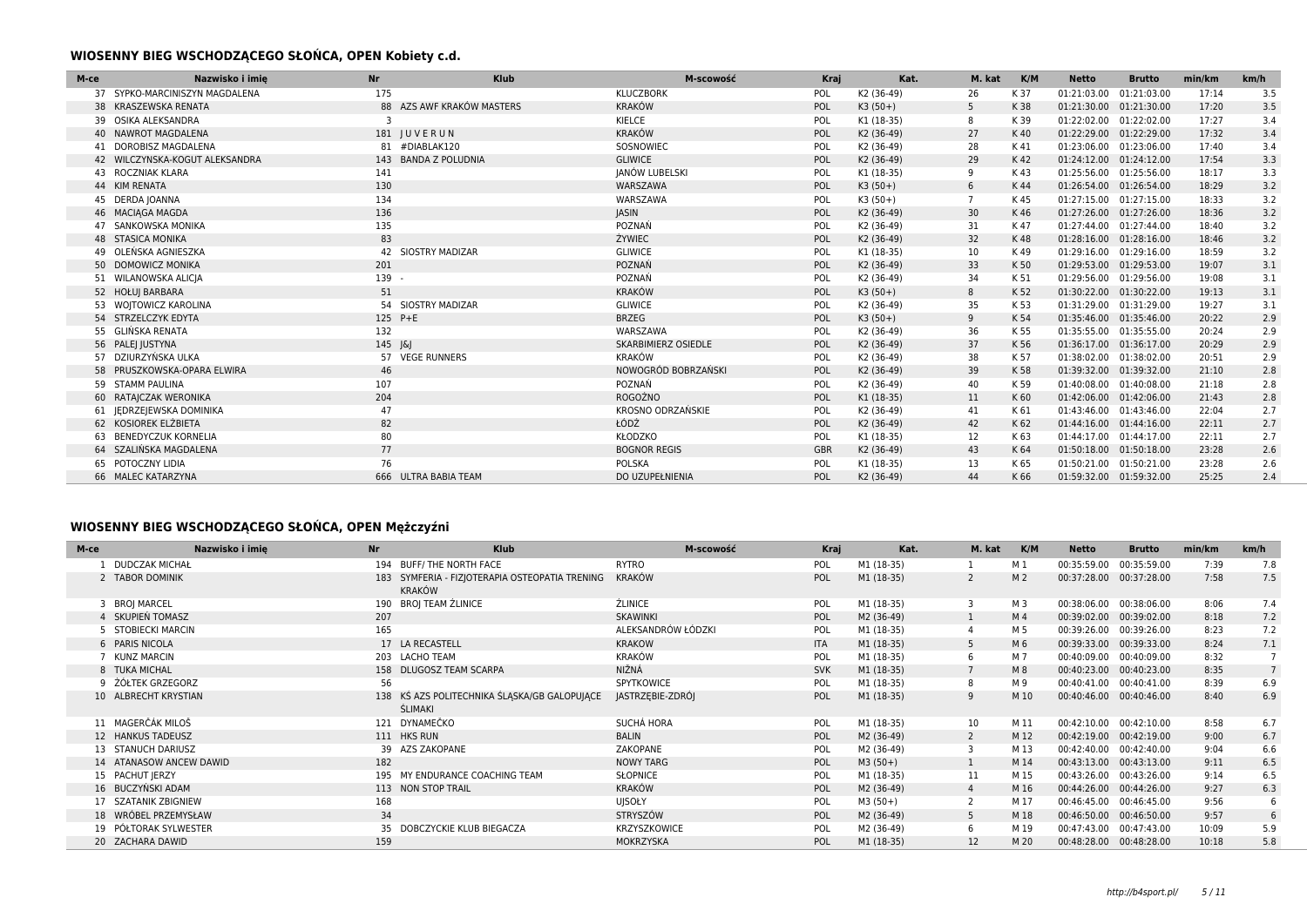### **WIOSENNY BIEG WSCHODZĄCEGO SŁOŃCA, OPEN Mężczyźni c.d.**

| M-ce | Nazwisko i imie<br><b>Nr</b>      | <b>Klub</b>                    | M-scowość           | Kraj       | Kat.       | M. kat         | K/M  | <b>Netto</b>             | <b>Brutto</b> | min/km | km/h |
|------|-----------------------------------|--------------------------------|---------------------|------------|------------|----------------|------|--------------------------|---------------|--------|------|
|      | 21 RENÒ VITTORIANO<br>192         |                                | <b>KRAKOW</b>       | ITA        | M1 (18-35) | 13             | M 21 | 00:49:39.00              | 00:49:39.00   | 10:33  | 5.7  |
|      | 22 NOSALIK MAREK                  | 126 MTA                        | ZYWIEC              | POL        | $M3(50+)$  | $\overline{3}$ | M 22 | 00:49:46.00              | 00:49:46.00   | 10:35  | 5.7  |
|      | 23 KOS TOMASZ<br>120              |                                | <b>TYCHY</b>        | POL        | M2 (36-49) | $\overline{7}$ | M 23 | 00:49:52.00 00:49:52.00  |               | 10:36  | 5.7  |
|      | 24 KOZAK TOMASZ<br>129            |                                | KOTÓRZ WIELKI       | POL        | M1 (18-35) | 14             | M 24 | 00:49:58.00 00:49:58.00  |               | 10:37  | 5.6  |
|      | 25 ŻADŁO WŁADYSŁAW<br>184         |                                | SPYTKOWICE          | POL        | M1 (18-35) | 15             | M 25 | 00:50:44.00 00:50:44.00  |               | 10:47  | 5.6  |
|      | 26 CIERPIAŁEK JAKUB               | 133 ADAM CZERWIŃSKI TEAM       | <b>WADOWICE</b>     | POL        | M1 (18-35) | 16             | M 26 | 00:51:50.00 00:51:50.00  |               | 11:01  | 5.4  |
|      | 27 DUBOWIECKI WITEK               | 53 CHATA BIEGACZA K34 ZAKOPANE | WROCŁAW             | POL        | $M3(50+)$  | $\overline{4}$ | M 27 | 00:52:18.00 00:52:18.00  |               | 11:07  | 5.4  |
|      | 28 WOŻNIAK MICHAŁ                 | 27 RUNNER ULTRA                | PODOLSZE            | POL        | M1 (18-35) | 17             | M 28 | 00:52:22.00 00:52:22.00  |               | 11:08  | 5.4  |
|      | 29 MIŚKOWIEC SZYMON               | 202 TC ORZEŁ                   | SPYTKOWICE          | POL        | M2 (36-49) | 8              | M 29 | 00:52:35.00 00:52:35.00  |               | 11:11  | 5.4  |
|      | 52<br>30 KARPIEL TOMASZ           |                                | RATUŁÓW             | POL        | M1 (18-35) | 18             | M 30 | 00:52:43.00 00:52:43.00  |               | 11:12  | 5.3  |
|      | 115<br>31 DYRCZ KONRAD            |                                | GRZECHYNIA          | POL        | M2 (36-49) | 9              | M 31 | 00:53:15.00 00:53:15.00  |               | 11:19  | 5.3  |
|      | 193<br>32 PRZYBYŁOWSKI PIOTR      |                                | <b>KRAKÓW</b>       | POL        | M2 (36-49) | 10             | M 32 | 00:53:29.00 00:53:29.00  |               | 11:22  | 5.3  |
|      | 33 KACZOR MIŁOSZ<br>180           | <b>KG TRAWERS</b>              | SANDOMIERZ          | POL        | M1 (18-35) | 19             | M 33 | 00:53:33.00 00:53:33.00  |               | 11:23  | 5.3  |
|      | 34 ŽELEZNÍK PETER                 | 210 SK ORAVAMAN                | ZUBEREC             | POL        | $M3(50+)$  | 5 <sup>5</sup> | M 34 | 00:54:27.00 00:54:27.00  |               | 11:35  | 5.2  |
|      | 35 ŠPRLAK MILOŠ                   | 104 DYNAMEČKO                  | SUCHÁ HORA 193      | <b>SVK</b> | M1 (18-35) | 20             | M 35 | 00:54:32.00 00:54:32.00  |               | 11:36  | 5.2  |
|      | 36 SKOWRONEK ŁUKASZ<br>89         |                                | <b>KATOWICE</b>     | POL        | M2 (36-49) | 11             | M 36 | 00:54:35.00 00:54:35.00  |               | 11:36  | 5.2  |
|      | 37 MRÓZ PIOTREK<br>114            |                                | DABROWA GÓRNICZA    | POL        | M1 (18-35) | 21             | M 37 | 00:54:54.00 00:54:54.00  |               | 11:40  | 5.1  |
|      | 185<br>38 SZCZUREK SLAWOMIR       |                                | <b>MYSLENICE</b>    | POL        | M2 (36-49) | 12             | M 38 | 00:55:26.00 00:55:26.00  |               | 11:47  | 5.1  |
|      | 39 TURAK RAFAŁ<br>11              |                                | <b>KATOWICE</b>     | POL        | $M3(50+)$  | 6              | M 39 | 00:55:31.00 00:55:31.00  |               | 11:48  | 5.1  |
|      | 40 WRÓBEL PAWEŁ<br>105            | <b>DOPOZYGUTEAM</b>            | <b>KRAKÓW</b>       | POL        | M1 (18-35) | 22             | M 40 | 00:55:34.00 00:55:34.00  |               | 11:49  | 5.1  |
|      | 41 KARDYL KRZYSZTOF<br>153        |                                | LIPNICA WIELKA      | POL        | M1 (18-35) | 23             | M 41 | 00:55:56.00 00:55:56.00  |               | 11:54  | 5    |
|      | 42 JAKCINAIMIĘ ANDŻEJU            | 37 ZDRAJCY METALU              | <b>OSIEK</b>        | POL        | M2 (36-49) | 13             | M 42 | 00:56:08.00 00:56:08.00  |               | 11:56  | 5    |
|      | 43 RAMOTOWSKI MARCIN<br>172       |                                | WARSZAWA            | POL        | M2 (36-49) | 14             | M 43 | 00:56:44.00 00:56:44.00  |               | 12:04  | 5    |
|      | 162<br>44 LUBOS DAWID             |                                | TARNOWSKIE GÓRY     | POL        | M2 (36-49) | 15             | M 44 | 00:57:14.00 00:57:14.00  |               | 12:10  | 4.9  |
|      | 45 MYSIURA ADAM<br>59             | #ADAMCZERWIŃSKITEAM            | <b>KRAKÓW</b>       | POL        | M2 (36-49) | 16             | M 45 | 00:57:16.00 00:57:16.00  |               | 12:11  | 4.9  |
|      | 46 KUKLA GRZEGORZ<br>178          |                                | <b>KRAKÓW</b>       | POL        | $M3(50+)$  | $\overline{7}$ | M 46 | 00:58:14.00 00:58:14.00  |               | 12:23  | 4.8  |
|      | 47 MACIEJEWSKI MAREK<br>61        | TRUCHTACZ MYSLOWICE            | MYSŁOWICE           | POL        | $M3(50+)$  | 8              | M 47 | 00:58:17.00 00:58:17.00  |               | 12:24  | 4.8  |
|      | 48 WIEWIÓRA PIOTR<br>155          | <b>AKRIWOS</b>                 | <b>BYTOM</b>        | POL        | M2 (36-49) | 17             | M 48 | 00:58:29.00 00:58:29.00  |               | 12:26  | 4.8  |
|      | 49 BISKUP PAWEŁ<br>150            |                                | ŁAGÓW               | POL        | M2 (36-49) | 18             | M 49 | 00:59:00.00 00:59:00.00  |               | 12:33  | 4.8  |
|      | 50 BIAŁEK PAWEŁ<br>14             |                                | MARKLOWICE          | POL        | M2 (36-49) | 19             | M 50 | 00:59:37.00 00:59:37.00  |               | 12:41  | 4.7  |
|      | 127<br>51 BORYCZKA SZYMON         |                                | MIEDZYRZECZE        | POL        | M2 (36-49) | 20             | M 51 | 00:59:44.00 00:59:44.00  |               | 12:42  | 4.7  |
|      | 52 WITAS JACEK<br>191             |                                | <b>JAWORZE</b>      | POL        | M2 (36-49) | 21             | M 52 | 01:00:01.00  01:00:01.00 |               | 12:46  | 4.7  |
|      | 53 GRACÍK VLASTIMIL<br>209        |                                | ORAVSKÁ JASENICA    | POL        | M2 (36-49) | 22             | M 53 | 01:00:17.00 01:00:17.00  |               | 12:49  | 4.7  |
|      | 110<br>54 OLEJARNIK ŁUKASZ        |                                | <b>KRAKÓW</b>       | POL        | M1 (18-35) | 24             | M 54 | 01:00:45.00 01:00:45.00  |               | 12:55  | 4.6  |
|      | 55 LOSKA TOMASZ<br>19             |                                | ŁAZISKA GÓRNE       | POL        | M1 (18-35) | 25             | M 55 | 01:01:08.00 01:01:08.00  |               | 13:00  | 4.6  |
|      | 56 GÓRAK PIOTR<br>10 <sup>°</sup> | #DIABLAK120                    | SOSNOWIEC           | POL        | M2 (36-49) | 23             | M 56 | 01:01:11.00 01:01:11.00  |               | 13:01  | 4.6  |
|      | 57 OCZKOWSKI MATEUSZ<br>24        | <b>GRUPA BIEGOWA CHTMO</b>     | CHOTOMÓW            | POL        | M2 (36-49) | 24             | M 57 | 01:01:34.00  01:01:34.00 |               | 13:05  | 4.6  |
|      | 58 DOBOSZ ARTUR<br>117            |                                | ŻARNÓWKA            | POL        | M2 (36-49) | 25             | M 58 | 01:01:49.00 01:01:49.00  |               | 13:09  | 4.6  |
|      | 59 DOBOSZ MARIUSZ                 | 116 ROZBIEGANY BALIN           | <b>BALIN</b>        | POL        | M2 (36-49) | 26             | M 59 | 01:01:57.00 01:01:57.00  |               | 13:10  | 4.6  |
|      | 60 TRELA JACEK                    | 152 AZS AWF KRAKÓW MASTERS     | <b>KRAKÓW</b>       | POL        | $M3(50+)$  | 9              | M 60 | 01:02:00.00 01:02:00.00  |               | 13:11  | 4.5  |
|      | 188<br>61 OROCZ DAWID             |                                | <b>BIERUŃ</b>       | POL        | M1 (18-35) | 26             | M 61 | 01:02:17.00 01:02:17.00  |               | 13:15  | 4.5  |
|      | 25<br>62 GANCZEWSKI PAWEŁ         |                                | <b>GRANICA</b>      | POL        | $M3(50+)$  | 10             | M 62 | 01:02:47.00 01:02:47.00  |               | 13:21  | 4.5  |
|      | 63 CIEŚLIK MATEUSZ                | 101 TEAM APK                   | <b>BOGDANOWO</b>    | POL        | M1 (18-35) | 27             | M 63 | 01:03:11.00 01:03:11.00  |               | 13:26  | 4.5  |
|      | 64 NAWROT WALDEK                  | 98 JUVERUN                     | <b>KRAKÓW</b>       | POL        | M2 (36-49) | 27             | M 64 | 01:03:27.00 01:03:27.00  |               | 13:30  | 4.4  |
|      | 65 PALEJ JANUSZ<br>146            | ାଧ                             | SKARBIMIERZ-OSIEDLE | POL        | M2 (36-49) | 28             | M 65 | 01:03:29.00 01:03:29.00  |               | 13:30  | 4.4  |
|      | 66 SKWAREK GRZEGORZ<br>112        |                                | <b>BALIN</b>        | POL        | M2 (36-49) | 29             | M 66 | 01:03:53.00 01:03:53.00  |               | 13:35  | 4.4  |
|      | 67 ZACHARA KAMIL<br>179           |                                | MOKRZYSKA           | POL        | M1 (18-35) | 28             | M 67 | 01:04:01.00  01:04:01.00 |               | 13:37  | 4.4  |
|      | 58<br>68 CHMIELEWSKI MACIEJ       |                                | <b>LUBOŃ</b>        | POL        | M2 (36-49) | 30             | M 68 | 01:04:36.00 01:04:36.00  |               | 13:44  | 4.4  |
|      | 26<br>69 TYBON MACIEJ             |                                | <b>OLKUSZ</b>       | POL        | M1 (18-35) | 29             | M 69 | 01:04:38.00 01:04:38.00  |               | 13:45  | 4.4  |
|      | 49<br>70 HOŁUJ ANDRZEJ            |                                | <b>KRAKÓW</b>       | POL        | $M3(50+)$  | 11             | M 70 | 01:04:49.00 01:04:49.00  |               | 13:47  | 4.4  |
|      | 71 MILER ROBERT<br>64             |                                | RADOMSKO            | POL        | M2 (36-49) | 31             | M 71 | 01:05:16.00 01:05:16.00  |               | 13:53  | 4.3  |
|      | 151<br>72 KOCZENASZ MARIUSZ       |                                | ŁAZISKA GÓRNE       | POL        | M2 (36-49) | 32             | M 72 | 01:05:19.00  01:05:19.00 |               | 13:53  | 4.3  |
|      | 73 SERAFIN KRZYSZTOF<br>16        |                                | MORDARKA            | POL        | M2 (36-49) | 33             | M 73 | 01:05:23.00 01:05:23.00  |               | 13:54  | 4.3  |
|      | 74 ŻUREK DARIUSZ<br>106           |                                | <b>KRAKÓW</b>       | POL        | M1 (18-35) | 30             | M 74 | 01:05:55.00 01:05:55.00  |               | 14:01  | 4.3  |
|      | 75 SAŁACIAK JAKUB<br>118          |                                | PABIANICE           | POL        | M1 (18-35) | 31             | M 75 | 01:06:10.00 01:06:10.00  |               | 14:04  | 4.3  |
|      | 76 CIASTON BARTŁOMIEJ             | 100 OLA&BARTLO                 | NIEPOŁOMICE         | POL        | M2 (36-49) | 34             | M 76 | 01:06:29.00 01:06:29.00  |               | 14:08  | 4.2  |
|      | 77 GABRYŚ ARKADIUSZ<br>163        |                                | <b>CIESZYN</b>      | POL        | M2 (36-49) | 35             | M 77 | 01:06:40.00 01:06:40.00  |               | 14:11  | 4.2  |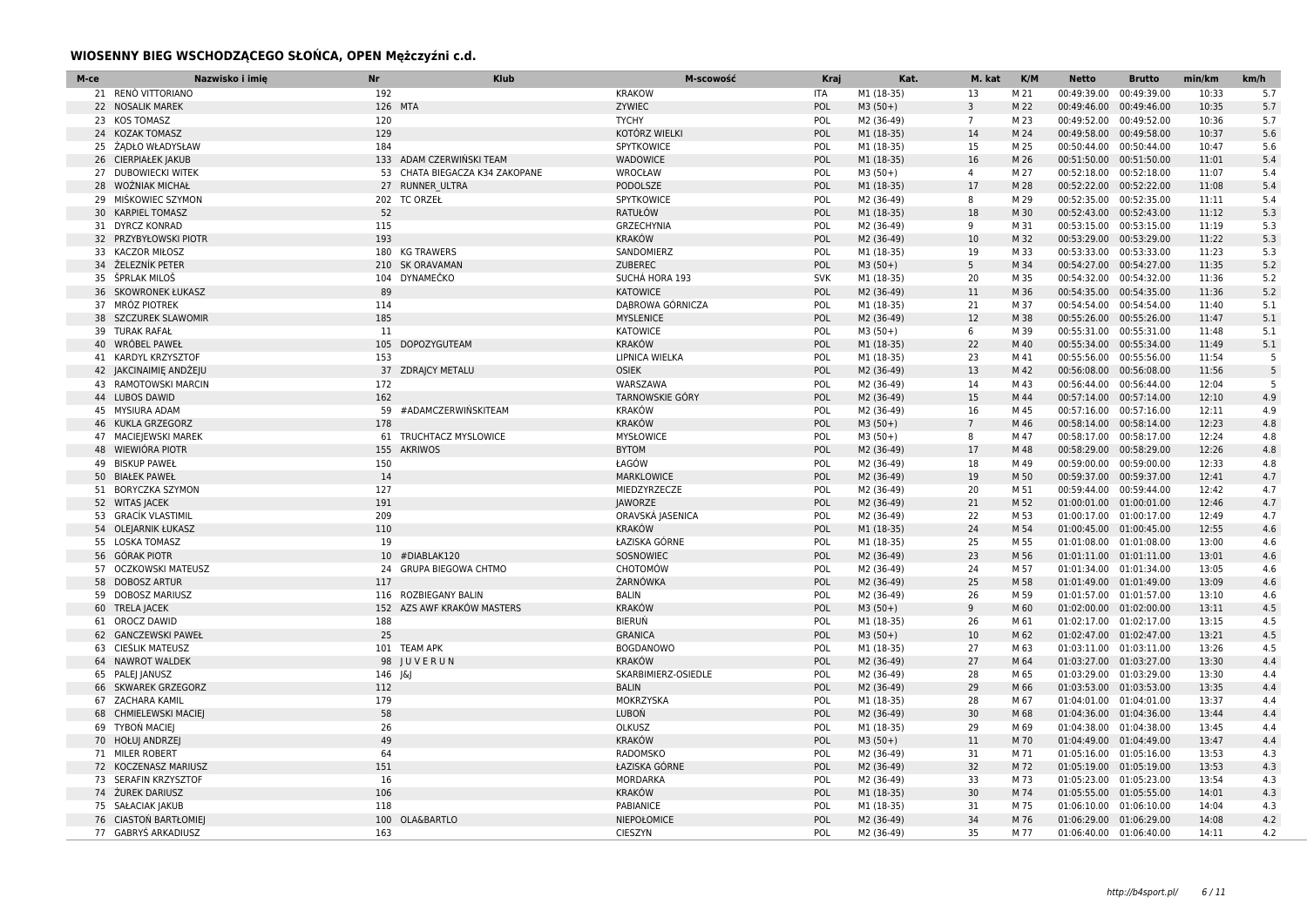### **WIOSENNY BIEG WSCHODZĄCEGO SŁOŃCA, OPEN Mężczyźni c.d.**

| M-ce | <b>Nr</b><br>Nazwisko i imie  | <b>Klub</b>                                        | M-scowość             | Kraj | Kat.       | M. kat | K/M   | <b>Netto</b>            | <b>Brutto</b> | min/km | km/h           |
|------|-------------------------------|----------------------------------------------------|-----------------------|------|------------|--------|-------|-------------------------|---------------|--------|----------------|
|      | 78 SKOCZYLAS PIOTR            | 142 ENDURANCE TEAM                                 | CHORZÓW               | POL  | M2 (36-49) | 36     | M 78  | 01:06:56.00             | 01:06:56.00   | 14:14  | 4.2            |
|      | 73<br>79 CZAPCZYK ADRIAN      |                                                    | POZNAŃ                | POL  | M2 (36-49) | 37     | M 79  | 01:07:11.00             | 01:07:11.00   | 14:17  | 4.2            |
|      | 80 PARZNIEWSKI MACIEJ         | 55 TOWARZYSTWO TURYSTYCZNE AKS POLONIA<br>WARSZAWA | NOWY DWÓR MAZOWIECKI  | POL  | M2 (36-49) | 38     | M 80  | 01:07:31.00 01:07:31.00 |               | 14:21  | 4.2            |
|      | 43<br>81 CISZAK WOJTEK        |                                                    | GOSTYŃ                | POL  | M2 (36-49) | 39     | M 81  | 01:07:54.00 01:07:54.00 |               | 14:26  | 4.2            |
|      | 82 SAŁACIAK BARTŁOMIEJ<br>119 |                                                    | <b>DOBRON</b>         | POL  | M1 (18-35) | 32     | M 82  | 01:08:18.00 01:08:18.00 |               | 14:31  | 4.1            |
|      | 83 SOWIŃSKI DARIUSZ           | 29 SOWSTOL                                         | <b>WIRY</b>           | POL  | M2 (36-49) | 40     | M 83  | 01:09:06.00 01:09:06.00 |               | 14:42  | 4.1            |
|      | 84 KADYK ŁUKASZ               | 50 CEZAR                                           | WARSZAWA              | POL  | M2 (36-49) | 41     | M 84  | 01:09:28.00             | 01:09:28.00   | 14:46  | 4.1            |
|      | 85 SERWADCZAK PIOTR           | 124 P+E                                            | <b>BRZEG</b>          | POL  | $M3(50+)$  | 12     | M 85  | 01:10:03.00             | 01:10:03.00   | 14:54  | $\overline{4}$ |
|      | 86 STANISZEWSKI RAFAŁ         | 23 TURBODZIKI                                      | WARSZAWA              | POL  | M2 (36-49) | 42     | M 86  | 01:10:06.00 01:10:06.00 |               | 14:54  | $\overline{a}$ |
|      | 87 SKAŁOŃ ROBERT<br>161       |                                                    | <b>KRAKÓW</b>         | POL  | M1 (18-35) | 33     | M 87  | 01:10:29.00 01:10:29.00 |               | 14:59  | $\overline{4}$ |
|      | 164<br>88 HNATIUK MATEUSZ     |                                                    | ŁODYGOWICE            | POL  | M1 (18-35) | 34     | M 88  | 01:11:19.00 01:11:19.00 |               | 15:10  |                |
|      | 89 ZIAJA ROBERT               | 109 ROBERT ALKOHOLIK                               | SIEMIANOWICE ŚLĄSKIE  | POL  | M2 (36-49) | 43     | M 89  | 01:12:21.00 01:12:21.00 |               | 15:23  | 3.9            |
|      | 90 KSIEŻYK MIROSŁAW<br>96     |                                                    | CHORZÓW               | POL  | M2 (36-49) | 44     | M 90  | 01:14:29.00 01:14:29.00 |               | 15:50  | 3.8            |
|      | 160<br>91 BUCZAK WOJCIECH     |                                                    | <b>GLIWICE</b>        | POL  | M1 (18-35) | 35     | M 91  | 01:14:48.00 01:14:48.00 |               | 15:54  | 3.8            |
|      | 92 DOMBEK ANDRZEJ             | 84 BIEGAMYSŁOWICE                                  | <b>MYSŁOWICE</b>      | POL  | $M3(50+)$  | 13     | M 92  | 01:15:01.00 01:15:01.00 |               | 15:57  | 3.8            |
|      | 93 MENDREK IRENEUSZ           | 40 TURBODZIKI                                      | WARSZAWA              | POL  | M2 (36-49) | 45     | M 93  | 01:15:54.00 01:15:54.00 |               | 16:08  | 3.7            |
|      | 94 GRUSZKA MARIAN             | 90 TRUCHTACZ MYSŁOWICE                             | <b>MYSŁOWICE</b>      | POL  | $M3(50+)$  | 14     | M 94  | 01:17:02.00             | 01:17:02.00   | 16:23  | 3.7            |
|      | 95 MAJEWSKI DOMINIK           | 103 TEAM APK                                       | <b>TARNOWO</b>        | POL  | M1 (18-35) | 36     | M 95  | 01:17:05.00 01:17:05.00 |               | 16:24  | 3.7            |
|      | 96 CZAJKOWSKI STEFAN          | 102 TEAM APK                                       | KOWANOWKO             | POL  | M1 (18-35) | 37     | M 96  | 01:18:01.00 01:18:01.00 |               | 16:35  | 3.6            |
|      | 97 ŚLÓSARCZYK JAKUB           | 166 SS RUNNING CLUB                                | <b>KRAKÓW</b>         | POL  | M2 (36-49) | 46     | M 97  | 01:20:50.00 01:20:50.00 |               | 17:11  | 3.5            |
|      | 176<br>98 KUTYŁA MAREK        |                                                    | PYSKOWICE             | POL  | M2 (36-49) | 47     | M 98  | 01:21:06.00 01:21:06.00 |               | 17:15  | 3.5            |
|      | 99 KLIŚ DAWID<br>144          |                                                    | PSZCZYNA              | POL  | M1 (18-35) | 38     | M 99  | 01:23:46.00 01:23:46.00 |               | 17:49  | 3.4            |
|      | 100 IWASZKO PAWEŁ<br>45       |                                                    | WARSZAWA              | POL  | M2 (36-49) | 48     | M 100 | 01:24:40.00 01:24:40.00 |               | 18:00  | 3.3            |
|      | 86<br>101 OCHALSKI GRZEGORZ   |                                                    | RADZYMIN              | POL  | M2 (36-49) | 49     | M 101 | 01:25:21.00 01:25:21.00 |               | 18:09  | 3.3            |
|      | <b>RADKOWSKI MICHAŁ</b><br>44 |                                                    | WARSZAWA              | POL  | M2 (36-49) | 50     | M 102 | 01:27:08.00 01:27:08.00 |               | 18:32  | 3.2            |
|      | 103 ADAMEK PAWEL              | 147 ADAMEK.SHOP.PL                                 | SUCHA BESKIDZKA       | POL  | $M3(50+)$  | 15     | M 103 | 01:31:15.00 01:31:15.00 |               | 19:24  | 3.1            |
| 104  | <b>SEWERYN RAFAŁ</b>          | 148 ADAMEK.SHOP.PL                                 | <b>KRAKÓW</b>         | POL  | $M3(50+)$  | 16     | M 104 | 01:31:17.00             | 01:31:17.00   | 19:25  | 3.1            |
|      | 105 OKSIENIUK MARCIN          | 22 TURBODZIKI                                      | <b>WOLICA</b>         | POL  | M2 (36-49) | 51     | M 105 | 01:32:59.00 01:32:59.00 |               | 19:47  | 3              |
|      | 106 PAWLAK ROMAN<br>157       |                                                    | RUDA ŚLĄSKA           | POL  | M2 (36-49) | 52     | M 106 | 01:38:23.00 01:38:23.00 |               | 20:55  | 2.9            |
|      | 107 DZIEMIERA DANIEL<br>156   |                                                    | <b>ŚWIETOCHŁOWICE</b> | POL  | M2 (36-49) | 53     | M 107 | 01:38:25.00 01:38:25.00 |               | 20:56  | 2.9            |

## **WIOSENNY BIEG WSCHODZĄCEGO SŁOŃCA, K1 (18-35)**

| M-ce                    | Nazwisko i imie              | <b>Nr</b>          | <b>Klub</b>              | M-scowość       | Kraj       | Kat.       | M. kat          | K/M            | <b>Netto</b> | <b>Brutto</b> | min/km | km/h |
|-------------------------|------------------------------|--------------------|--------------------------|-----------------|------------|------------|-----------------|----------------|--------------|---------------|--------|------|
|                         | 1 IAKIEŁA-RZADKOSZ KATARZYNA | 108                |                          | GLICZARÓW GÓRNY | POL        | K1 (18-35) |                 | K <sub>2</sub> | 00:48:00.00  | 00:48:00.00   | 10:12  | 5.9  |
| 2 FITAK MARTA           |                              |                    |                          | LIPNICA WIELKA  | POL        | K1 (18-35) |                 | K <sub>4</sub> | 00:49:20.00  | 00:49:20.00   | 10:29  | 5.7  |
| 3 LANTOS BORBÁLA        |                              |                    | 74 ZOLNA SKYRUNNING TEAM | EGER            | <b>HUN</b> | K1 (18-35) |                 | K6             | 00:50:41.00  | 00:50:41.00   | 10:47  | 5.6  |
| 4 BAŃKOSZ KINGA         |                              | 186                |                          | SROMOWCE WYŻNE  | POL        | K1 (18-35) | 4               | K 12           | 01:02:04.00  | 01:02:04.00   | 13:12  | 4.5  |
| 5 OROCZ MAGDALENA       |                              | 189                |                          | BIERUŃ          | POL        | K1 (18-35) |                 | K 14           | 01:05:48.00  | 01:05:48.00   | 14:00  | 4.3  |
| 6 GAWLIKOWSKA AGNIESZKA |                              | 123                |                          | <b>KATOWICE</b> | POL        | K1 (18-35) | 6               | K 19           | 01:10:08.00  | 01:10:08.00   | 14:55  |      |
| HANDY SAMANTA           |                              | 87 POWOLI DO CELU  |                          | KĘTY            | POL        | K1 (18-35) |                 | K 34           | 01:16:38.00  | 01:16:38.00   | 16:18  | 3.7  |
| 8 OSIKA ALEKSANDRA      |                              |                    |                          | KIELCE          | POL        | K1 (18-35) | 8               | K 39           | 01:22:02.00  | 01:22:02.00   | 17:27  | 3.4  |
| 9 ROCZNIAK KLARA        |                              | 141                |                          | JANÓW LUBELSKI  | POL        | K1 (18-35) |                 | K 43           | 01:25:56.00  | 01:25:56.00   | 18:17  | 3.3  |
| 10 OLEŃSKA AGNIESZKA    |                              | 42 SIOSTRY MADIZAR |                          | <b>GLIWICE</b>  | POL        | K1 (18-35) | 10 <sup>°</sup> | K 49           | 01:29:16.00  | 01:29:16.00   | 18:59  | 3.2  |
| 11 RATAJCZAK WERONIKA   |                              | 204                |                          | ROGOŹNO         | POL        | K1 (18-35) | 11              | K 60           | 01:42:06.00  | 01:42:06.00   | 21:43  | 2.8  |
| 12 BENEDYCZUK KORNELIA  |                              | 80                 |                          | KŁODZKO         | POL        | K1 (18-35) | 12              | K 63           | 01:44:17.00  | 01:44:17.00   | 22:11  | 2.7  |
| 13 POTOCZNY LIDIA       |                              | 76                 |                          | POLSKA          | POL        | K1 (18-35) | 13              | K 65           | 01:50:21.00  | 01:50:21.00   | 23:28  | 2.6  |

## **WIOSENNY BIEG WSCHODZĄCEGO SŁOŃCA, M1 (18-35)**

| M-ce                  | Nazwisko i imie |        | <b>Klub</b>                                    | M-scowość |     | Kat.       | M. kat | K/M            | <b>Netto</b>            | <b>Brutto</b> | min/km | km/h |
|-----------------------|-----------------|--------|------------------------------------------------|-----------|-----|------------|--------|----------------|-------------------------|---------------|--------|------|
| <b>DUDCZAK MICHAŁ</b> |                 |        | 194 BUFF/THE NORTH FACE                        | RYTRO     | POL | M1 (18-35) |        | M <sub>1</sub> | 00:35:59.00 00:35:59.00 |               | 7:39   |      |
| <b>TABOR DOMINIK</b>  |                 | KRAKÓW | 183 SYMFERIA - FIZJOTERAPIA OSTEOPATIA TRENING | KRAKÓW    | POL | M1 (18-35) |        | M <sub>2</sub> | 00:37:28.00 00:37:28.00 |               | 7:58   |      |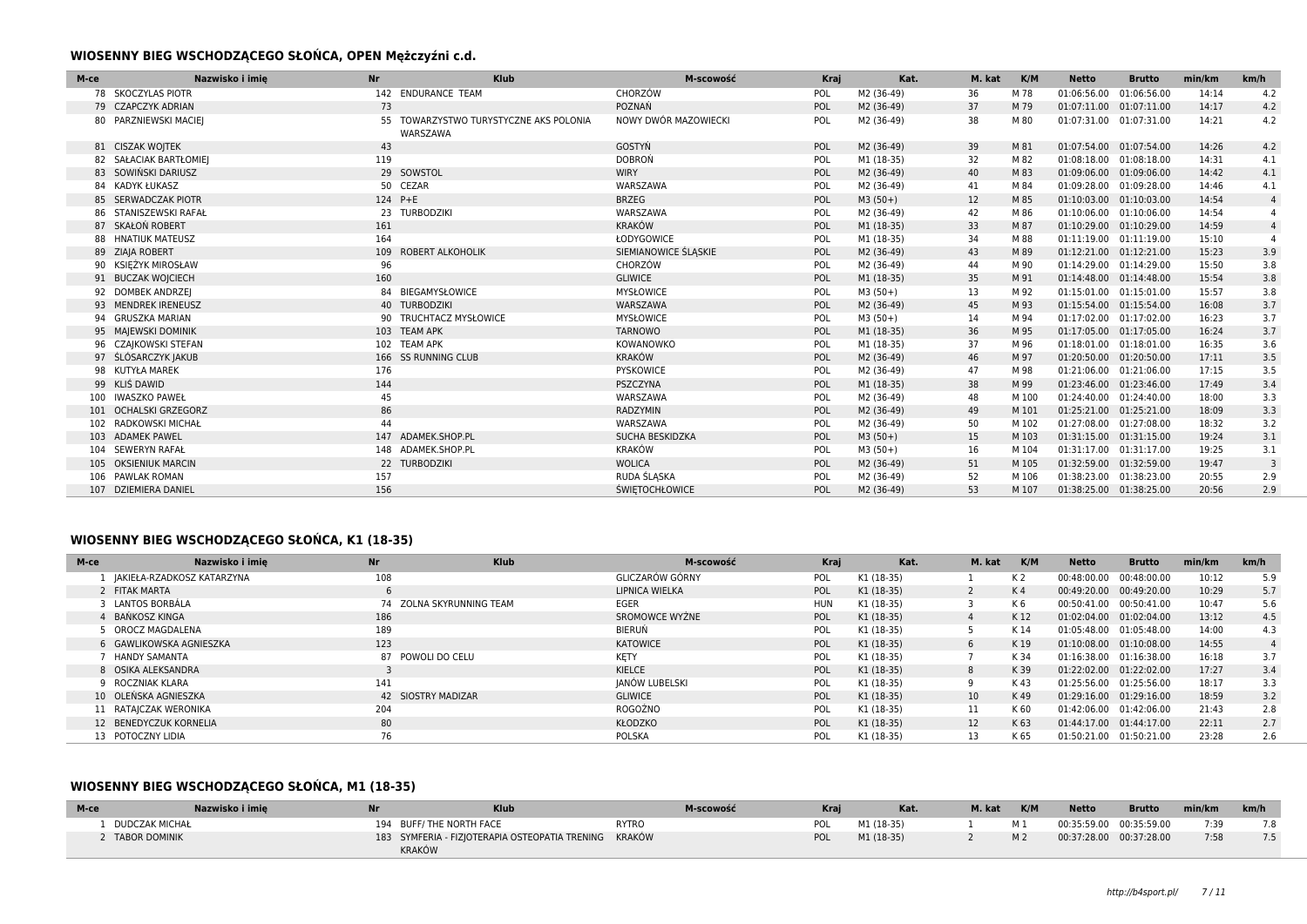### **WIOSENNY BIEG WSCHODZĄCEGO SŁOŃCA, M1 (18-35) c.d.**

| M-ce                   | Nazwisko i imie<br><b>Nr</b> | Klub                                                                  | M-scowość             | Kraj       | Kat.       | M. kat         | K/M  | <b>Netto</b>             | <b>Brutto</b> | min/km | km/h            |
|------------------------|------------------------------|-----------------------------------------------------------------------|-----------------------|------------|------------|----------------|------|--------------------------|---------------|--------|-----------------|
| 3 BROJ MARCEL          |                              | 190 BROJ TEAM ŹLINICE                                                 | <b>ŹLINICE</b>        | POL        | M1 (18-35) | 3              | M 3  | 00:38:06.00              | 00:38:06.00   | 8:06   | 7.4             |
| 4 STOBIECKI MARCIN     | 165                          |                                                                       | ALEKSANDRÓW ŁÓDZKI    | POL        | M1 (18-35) | $\overline{4}$ | M 5  | 00:39:26.00              | 00:39:26.00   | 8:23   | 7.2             |
| 5 PARIS NICOLA         |                              | 17 LA RECASTELL                                                       | <b>KRAKOW</b>         | <b>ITA</b> | M1 (18-35) | 5              | M 6  | 00:39:33.00 00:39:33.00  |               | 8:24   | 7.1             |
| 6 KUNZ MARCIN          |                              | 203 LACHO TEAM                                                        | <b>KRAKÓW</b>         | POL        | M1 (18-35) | 6              | M 7  | 00:40:09.00 00:40:09.00  |               | 8:32   | $7\overline{ }$ |
| 7 TUKA MICHAL          |                              | 158 DLUGOSZ TEAM SCARPA                                               | NIŽNÁ                 | <b>SVK</b> | M1 (18-35) | $\overline{7}$ | M 8  | 00:40:23.00 00:40:23.00  |               | 8:35   | $\overline{7}$  |
| 8 ŻÓŁTEK GRZEGORZ      |                              | 56                                                                    | SPYTKOWICE            | POL        | M1 (18-35) | 8              | M 9  | 00:40:41.00 00:40:41.00  |               | 8:39   | 6.9             |
| 9 ALBRECHT KRYSTIAN    |                              | 138 KŚ AZS POLITECHNIKA ŚLĄSKA/GB GALOPUJĄCE<br><b><i>ŚLIMAKI</i></b> | JASTRZEBIE-ZDRÓJ      | POL        | M1 (18-35) | 9              | M 10 | 00:40:46.00 00:40:46.00  |               | 8:40   | 6.9             |
| 10 MAGERČÁK MILOŠ      |                              | 121 DYNAMEČKO                                                         | SUCHÁ HORA            | POL        | M1 (18-35) | 10             | M 11 | 00:42:10.00 00:42:10.00  |               | 8:58   | 6.7             |
| 11 PACHUT JERZY        |                              | 195 MY ENDURANCE COACHING TEAM                                        | <b>SŁOPNICE</b>       | POL        | M1 (18-35) | 11             | M 15 | 00:43:26.00 00:43:26.00  |               | 9:14   | 6.5             |
| 12 ZACHARA DAWID       | 159                          |                                                                       | MOKRZYSKA             | POL        | M1 (18-35) | 12             | M 20 | 00:48:28.00              | 00:48:28.00   | 10:18  | 5.8             |
| 13 RENÒ VITTORIANO     | 192                          |                                                                       | <b>KRAKOW</b>         | <b>ITA</b> | M1 (18-35) | 13             | M 21 | 00:49:39.00 00:49:39.00  |               | 10:33  | 5.7             |
| 14 KOZAK TOMASZ        | 129                          |                                                                       | KOTÓRZ WIELKI         | POL        | M1 (18-35) | 14             | M 24 | 00:49:58.00 00:49:58.00  |               | 10:37  | 5.6             |
| 15 ŻADŁO WŁADYSŁAW     | 184                          |                                                                       | SPYTKOWICE            | POL        | M1 (18-35) | 15             | M 25 | 00:50:44.00 00:50:44.00  |               | 10:47  | 5.6             |
| 16 CIERPIAŁEK JAKUB    |                              | 133 ADAM CZERWIŃSKI TEAM                                              | WADOWICE              | POL        | M1 (18-35) | 16             | M 26 | 00:51:50.00 00:51:50.00  |               | 11:01  | 5.4             |
| 17 WOŹNIAK MICHAŁ      |                              | 27 RUNNER ULTRA                                                       | PODOLSZE              | POL        | M1 (18-35) | 17             | M 28 | 00:52:22.00 00:52:22.00  |               | 11:08  | 5.4             |
| 18 KARPIEL TOMASZ      |                              | 52                                                                    | RATUŁÓW               | POL        | M1 (18-35) | 18             | M 30 | 00:52:43.00 00:52:43.00  |               | 11:12  | 5.3             |
| 19 KACZOR MIŁOSZ       |                              | 180 KG TRAWERS                                                        | SANDOMIERZ            | POL        | M1 (18-35) | 19             | M 33 | 00:53:33.00 00:53:33.00  |               | 11:23  | 5.3             |
| 20 ŠPRLAK MILOŠ        |                              | 104 DYNAMEČKO                                                         | SUCHÁ HORA 193        | SVK        | M1 (18-35) | 20             | M 35 | 00:54:32.00 00:54:32.00  |               | 11:36  | 5.2             |
| 21 MRÓZ PIOTREK        | 114                          |                                                                       | DABROWA GÓRNICZA      | POL        | M1 (18-35) | 21             | M 37 | 00:54:54.00 00:54:54.00  |               | 11:40  | 5.1             |
| 22 WRÓBEL PAWEŁ        |                              | 105 DOPOZYGUTEAM                                                      | KRAKÓW                | POL        | M1 (18-35) | 22             | M 40 | 00:55:34.00 00:55:34.00  |               | 11:49  | 5.1             |
| 23 KARDYL KRZYSZTOF    | 153                          |                                                                       | <b>LIPNICA WIELKA</b> | POL        | M1 (18-35) | 23             | M 41 | 00:55:56.00 00:55:56.00  |               | 11:54  | 5               |
| 24 OLEJARNIK ŁUKASZ    | 110                          |                                                                       | <b>KRAKÓW</b>         | POL        | M1 (18-35) | 24             | M 54 | 01:00:45.00  01:00:45.00 |               | 12:55  | 4.6             |
| 25 LOSKA TOMASZ        | 19                           |                                                                       | ŁAZISKA GÓRNE         | POL        | M1 (18-35) | 25             | M 55 | 01:01:08.00 01:01:08.00  |               | 13:00  | 4.6             |
| 26 OROCZ DAWID         | 188                          |                                                                       | <b>BIERUŃ</b>         | POL        | M1 (18-35) | 26             | M 61 | 01:02:17.00 01:02:17.00  |               | 13:15  | 4.5             |
| 27 CIEŚLIK MATEUSZ     |                              | 101 TEAM APK                                                          | <b>BOGDANOWO</b>      | POL        | M1 (18-35) | 27             | M 63 | 01:03:11.00 01:03:11.00  |               | 13:26  | 4.5             |
| 28 ZACHARA KAMIL       | 179                          |                                                                       | MOKRZYSKA             | POL        | M1 (18-35) | 28             | M 67 | 01:04:01.00 01:04:01.00  |               | 13:37  | 4.4             |
| 29 TYBOŃ MACIEJ        | 26                           |                                                                       | OLKUSZ                | POL        | M1 (18-35) | 29             | M 69 | 01:04:38.00 01:04:38.00  |               | 13:45  | 4.4             |
| 30 ŻUREK DARIUSZ       | 106                          |                                                                       | <b>KRAKÓW</b>         | POL        | M1 (18-35) | 30             | M 74 | 01:05:55.00 01:05:55.00  |               | 14:01  | 4.3             |
| 31 SAŁACIAK JAKUB      | 118                          |                                                                       | PABIANICE             | POL        | M1 (18-35) | 31             | M 75 | 01:06:10.00 01:06:10.00  |               | 14:04  | 4.3             |
| 32 SAŁACIAK BARTŁOMIEJ | 119                          |                                                                       | <b>DOBRON</b>         | POL        | M1 (18-35) | 32             | M 82 | 01:08:18.00 01:08:18.00  |               | 14:31  | 4.1             |
| 33 SKAŁOŃ ROBERT       | 161                          |                                                                       | <b>KRAKÓW</b>         | POL        | M1 (18-35) | 33             | M 87 | 01:10:29.00 01:10:29.00  |               | 14:59  | $\overline{4}$  |
| 34 HNATIUK MATEUSZ     | 164                          |                                                                       | ŁODYGOWICE            | POL        | M1 (18-35) | 34             | M 88 | 01:11:19.00 01:11:19.00  |               | 15:10  | $\overline{4}$  |
| 35 BUCZAK WOJCIECH     | 160                          |                                                                       | <b>GLIWICE</b>        | POL        | M1 (18-35) | 35             | M 91 | 01:14:48.00 01:14:48.00  |               | 15:54  | 3.8             |
| 36 MAJEWSKI DOMINIK    |                              | 103 TEAM APK                                                          | <b>TARNOWO</b>        | POL        | M1 (18-35) | 36             | M 95 | 01:17:05.00 01:17:05.00  |               | 16:24  | 3.7             |
| 37 CZAJKOWSKI STEFAN   |                              | 102 TEAM APK                                                          | KOWANOWKO             | POL        | M1 (18-35) | 37             | M 96 | 01:18:01.00              | 01:18:01.00   | 16:35  | 3.6             |
| 38 KLIŚ DAWID          | 144                          |                                                                       | PSZCZYNA              | POL        | M1 (18-35) | 38             | M 99 | 01:23:46.00 01:23:46.00  |               | 17:49  | 3.4             |

## **WIOSENNY BIEG WSCHODZĄCEGO SŁOŃCA, K2 (36-49)**

| M-ce | Nazwisko i imie                 | <b>Nr</b>             | <b>Klub</b> | M-scowość            | Kraj       | Kat.                   | M. kat          | K/M            | Netto                   | <b>Brutto</b>           | min/km | km/h |
|------|---------------------------------|-----------------------|-------------|----------------------|------------|------------------------|-----------------|----------------|-------------------------|-------------------------|--------|------|
|      | MAZAN BEATA                     | 200 FINISZ RYMANÓW/#R |             | KROSNO               | <b>POL</b> | K <sub>2</sub> (36-49) |                 | K 1            |                         | 00:44:49.00 00:44:49.00 | 9:32   | 6.3  |
|      | 2 PALOVA ALŽBETA                | 211 SK ORAVAMAN       |             | <b>ZUBEREC</b>       | <b>POL</b> | K2 (36-49)             |                 | K <sub>3</sub> |                         | 00:49:05.00 00:49:05.00 | 10:26  | 5.7  |
|      | BOLECHOWSKA DOMINIKA            | 208                   |             | RABKA ZDRÓJ          | <b>POL</b> | K2 (36-49)             |                 | K 5            |                         | 00:50:25.00 00:50:25.00 | 10:43  | 5.6  |
|      | 4 PACHURA KINGA                 | 21 ULTRA BABIA        |             | MSZANA DOLNA         | <b>POL</b> | K2 (36-49)             |                 | K 7            |                         | 00:53:24.00 00:53:24.00 | 11:21  | 5.3  |
|      | MUCHA AGNIESZKA                 | 28                    |             | RABKA                | <b>POL</b> | K2 (36-49)             |                 | K 8            |                         | 00:56:58.00 00:56:58.00 | 12:07  |      |
|      | 6 MAŚLANKA EWA                  | 167                   |             | NOWY TARG            | <b>POL</b> | K2 (36-49)             | 6               | K 9            |                         | 00:57:50.00 00:57:50.00 | 12:18  | 4.9  |
|      | KSIĘŻYK ANNA                    | 95                    |             | CHORZÓW              | <b>POL</b> | K2 (36-49)             |                 | K 10           |                         | 01:00:37.00 01:00:37.00 | 12:53  | 4.7  |
|      | 8 RYNDUCH RENATA                | 32                    |             | <b>KRAKÓW</b>        | <b>POL</b> | K2 (36-49)             | 8               | K 11           |                         | 01:01:05.00 01:01:05.00 | 12:59  | 4.6  |
|      | 9 GACH-MICHALSKA JUSTYNA        |                       |             | RZEZAWA              | <b>POL</b> | K2 (36-49)             | 9               | K 13           |                         | 01:03:34.00 01:03:34.00 | 13:31  | 4.4  |
|      | 10 ŻBIK AGNIESZKA               | 92 HAGER SPORT TEAM   |             | <b>TYCHY</b>         | POL        | K2 (36-49)             | 10 <sup>°</sup> | K 15           |                         | 01:05:53.00 01:05:53.00 | 14:01  | 4.3  |
|      | 11 PAJOR-LESZCZYŃSKA ALEKSANDRA | 128 OLA&BARTLO        |             | KRAKÓW               | <b>POL</b> | K2 (36-49)             | 11              | K 16           | 01:06:31.00 01:06:31.00 |                         | 14:09  | 4.2  |
|      | 12 PAPIERZ JUSTYNA              | 48 NBRC               |             | <b>BORZECIN DUŻY</b> | <b>POL</b> | K2 (36-49)             | 12              | K 17           |                         | 01:09:25.00 01:09:25.00 | 14:46  | 4.1  |
|      | 13 MILER URSZULA                | 65 KBKS RADOMSKO      |             | RADOMSKO             | POL        | K2 (36-49)             | 13              | K 18           | 01:09:57.00 01:09:57.00 |                         | 14:52  |      |
|      | 14 MOKRZYCKA WERONIKA           | 79                    |             | <b>STARA ŁOMNICA</b> | <b>POL</b> | K2 (36-49)             | 14              | K 20           |                         | 01:10:29.00 01:10:29.00 | 14:59  |      |
|      | 15 KONSTAŃCZAK JOANNA           | 72                    |             | POZNAŃ               | POL        | K2 (36-49)             | 15              | K 21           |                         | 01:10:34.00 01:10:34.00 | 15:00  |      |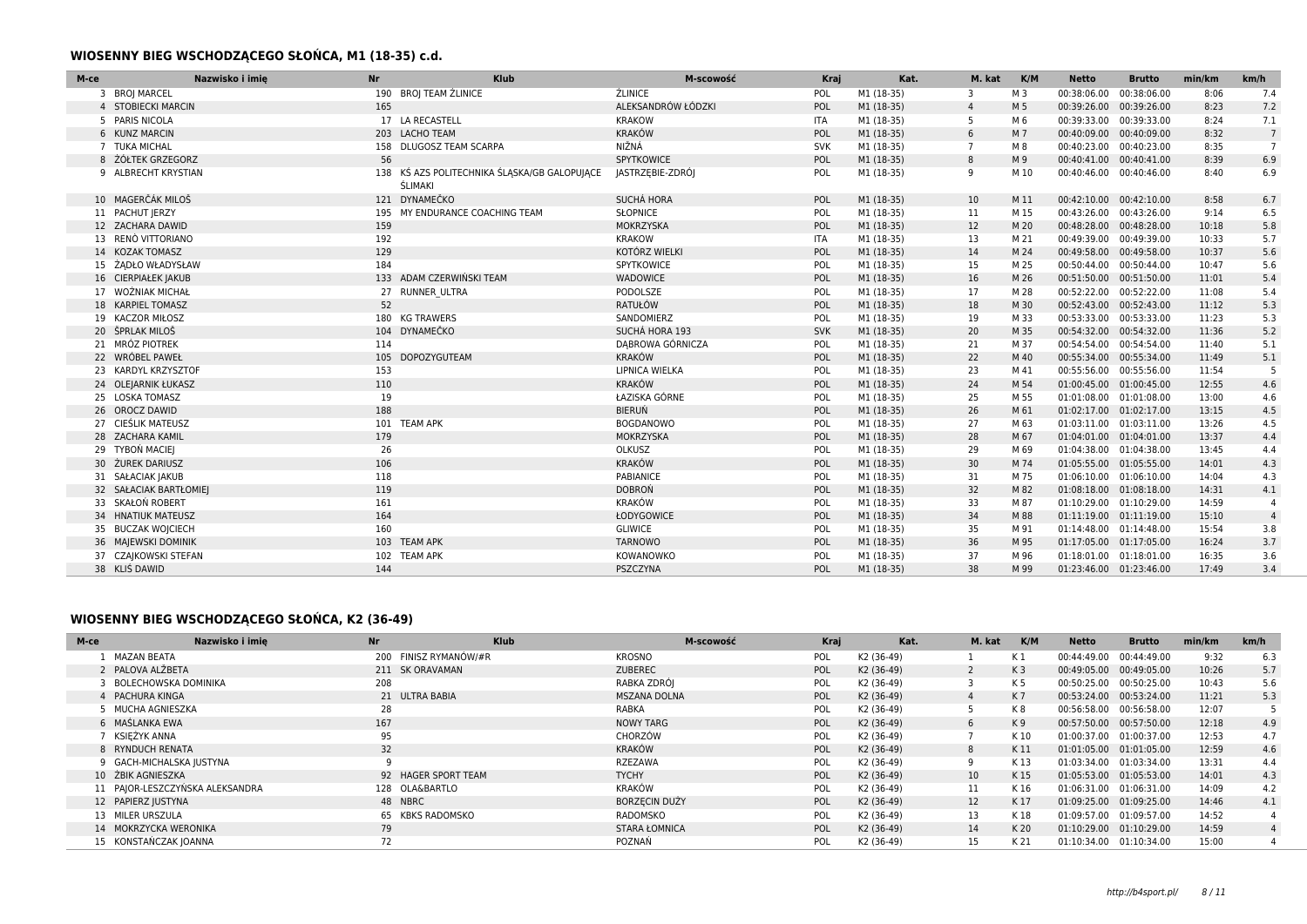### **WIOSENNY BIEG WSCHODZĄCEGO SŁOŃCA, K2 (36-49) c.d.**

| M-ce | <b>Nr</b><br>Nazwisko i imie   | Klub                           | M-scowość                  | Kraj       | Kat.       | M. kat | K/M  | <b>Netto</b>            | <b>Brutto</b> | min/km | km/h           |
|------|--------------------------------|--------------------------------|----------------------------|------------|------------|--------|------|-------------------------|---------------|--------|----------------|
|      | <b>GŁOWACKA-PRUS DOROTA</b>    | #ADAMCZERWIŃSKITEAM<br>206     | <b>KRAKÓW</b>              | POL        | K2 (36-49) | 16     | K 22 | 01:10:39.00             | 01:10:39.00   | 15:01  |                |
|      | 17 ŁAWNICZAK-CIELIŃSKA DOROTA  | 173                            | <b>TYCHY</b>               | POL        | K2 (36-49) | 17     | K 23 | 01:11:02.00             | 01:11:02.00   | 15:06  | $\overline{4}$ |
|      | 18 KUKLA KATARZYNA             | 177                            | <b>KRAKÓW</b>              | POL        | K2 (36-49) | 18     | K 24 | 01:11:49.00             | 01:11:49.00   | 15:16  | 3.9            |
|      | 19 MUSIOLIK SYLWIA             | 122                            | <b>RYBNIK</b>              | POL        | K2 (36-49) | 19     | K 25 | 01:11:56.00             | 01:11:56.00   | 15:18  | 3.9            |
|      | 20 KAŹMIROWICZ BASIA           | PRACOWNIA PROJEKTOWA ZZM<br>71 | <b>KRAKÓW</b>              | POL        | K2 (36-49) | 20     | K 26 | 01:12:35.00             | 01:12:35.00   | 15:26  | 3.9            |
|      | 21 MOCZKO OLA                  | 63                             | <b>MYSLOWICE</b>           | POL        | K2 (36-49) | 21     | K 28 | 01:14:16.00             | 01:14:16.00   | 15:48  | 3.8            |
|      | 22 ISKRZAK IZABELA             |                                | <b>BYTOM</b>               | POL        | K2 (36-49) | 22     | K 29 | 01:14:41.00 01:14:41.00 |               | 15:53  | 3.8            |
|      | 23 DUMAŃSKA IWONA              | 33                             | <b>STRZELCE OPOLSKIE</b>   | POL        | K2 (36-49) | 23     | K 33 | 01:15:57.00             | 01:15:57.00   | 16:09  | 3.7            |
|      | 24 KACZMARCZYK DOROTA          | 15 AZS AWF KRAKÓW MASTERS      | <b>KRAKÓW</b>              | POL        | K2 (36-49) | 24     | K 35 | 01:18:07.00             | 01:18:07.00   | 16:37  | 3.6            |
|      | 25 PRZYBYSZ ANETA              | 85                             | <b>WOŁOMIN</b>             | POL        | K2 (36-49) | 25     | K 36 | 01:20:42.00             | 01:20:42.00   | 17:10  | 3.5            |
|      | 26 SYPKO-MARCINISZYN MAGDALENA | 175                            | <b>KLUCZBORK</b>           | POL        | K2 (36-49) | 26     | K 37 | 01:21:03.00 01:21:03.00 |               | 17:14  | 3.5            |
|      | 27 NAWROT MAGDALENA            | 181 JUVERUN                    | <b>KRAKÓW</b>              | POL        | K2 (36-49) | 27     | K 40 | 01:22:29.00             | 01:22:29.00   | 17:32  | 3.4            |
|      | 28 DOROBISZ MAGDALENA          | 81 #DIABLAK120                 | SOSNOWIEC                  | POL        | K2 (36-49) | 28     | K 41 | 01:23:06.00             | 01:23:06.00   | 17:40  | 3.4            |
|      | 29 WILCZYNSKA-KOGUT ALEKSANDRA | 143 BANDA Z POLUDNIA           | <b>GLIWICE</b>             | POL        | K2 (36-49) | 29     | K 42 | 01:24:12.00             | 01:24:12.00   | 17:54  | 3.3            |
|      | 30 MACIAGA MAGDA               | 136                            | <b>JASIN</b>               | POL        | K2 (36-49) | 30     | K 46 | 01:27:26.00             | 01:27:26.00   | 18:36  | 3.2            |
|      | 31 SANKOWSKA MONIKA            | 135                            | POZNAŃ                     | POL        | K2 (36-49) | 31     | K 47 | 01:27:44.00             | 01:27:44.00   | 18:40  | 3.2            |
|      | 32 STASICA MONIKA              | 83                             | ŻYWIEC                     | POL        | K2 (36-49) | 32     | K 48 | 01:28:16.00             | 01:28:16.00   | 18:46  | 3.2            |
|      | 33 DOMOWICZ MONIKA             | 201                            | POZNAŃ                     | POL        | K2 (36-49) | 33     | K 50 | 01:29:53.00             | 01:29:53.00   | 19:07  | 3.1            |
|      | 34 WILANOWSKA ALICIA           | 139 -                          | POZNAŃ                     | POL        | K2 (36-49) | 34     | K 51 | 01:29:56.00 01:29:56.00 |               | 19:08  | 3.1            |
|      | 35 WOJTOWICZ KAROLINA          | 54 SIOSTRY MADIZAR             | <b>GLIWICE</b>             | POL        | K2 (36-49) | 35     | K 53 | 01:31:29.00 01:31:29.00 |               | 19:27  | 3.1            |
|      | 36 GLIŃSKA RENATA              | 132                            | WARSZAWA                   | POL        | K2 (36-49) | 36     | K 55 | 01:35:55.00             | 01:35:55.00   | 20:24  | 2.9            |
|      | 37 PALEJ JUSTYNA               | 145 J&J                        | <b>SKARBIMIERZ OSIEDLE</b> | POL        | K2 (36-49) | 37     | K 56 | 01:36:17.00 01:36:17.00 |               | 20:29  | 2.9            |
|      | 38 DZIURZYŃSKA ULKA            | 57 VEGE RUNNERS                | <b>KRAKÓW</b>              | POL        | K2 (36-49) | 38     | K 57 | 01:38:02.00             | 01:38:02.00   | 20:51  | 2.9            |
|      | 39 PRUSZKOWSKA-OPARA ELWIRA    | 46                             | NOWOGRÓD BOBRZAŃSKI        | POL        | K2 (36-49) | 39     | K 58 | 01:39:32.00             | 01:39:32.00   | 21:10  | 2.8            |
|      | 40 STAMM PAULINA               | 107                            | POZNAŃ                     | POL        | K2 (36-49) | 40     | K 59 | 01:40:08.00             | 01:40:08.00   | 21:18  | 2.8            |
|      | 41 JEDRZEJEWSKA DOMINIKA       | 47                             | KROSNO ODRZAŃSKIE          | POL        | K2 (36-49) | 41     | K 61 | 01:43:46.00             | 01:43:46.00   | 22:04  | 2.7            |
|      | 42 KOSIOREK ELŻBIETA           | 82                             | ŁÓDŹ                       | POL        | K2 (36-49) | 42     | K 62 | 01:44:16.00 01:44:16.00 |               | 22:11  | 2.7            |
|      | 43 SZALIŃSKA MAGDALENA         | 77                             | <b>BOGNOR REGIS</b>        | <b>GBR</b> | K2 (36-49) | 43     | K 64 | 01:50:18.00             | 01:50:18.00   | 23:28  | 2.6            |
|      | 44 MALEC KATARZYNA             | 666 ULTRA BABIA TEAM           | DO UZUPEŁNIENIA            | POL        | K2 (36-49) | 44     | K 66 | 01:59:32.00 01:59:32.00 |               | 25:25  | 2.4            |

## **WIOSENNY BIEG WSCHODZĄCEGO SŁOŃCA, M2 (36-49)**

| M-ce | Nazwisko i imie        | <b>Nr</b> | Klub                        | M-scowość        | Kraj | Kat.       | M. kat | K/M  | Netto                   | <b>Brutto</b> | min/km | km/h |
|------|------------------------|-----------|-----------------------------|------------------|------|------------|--------|------|-------------------------|---------------|--------|------|
|      | SKUPIEŃ TOMASZ         | 207       |                             | SKAWINKI         | POL  | M2 (36-49) |        | M 4  | 00:39:02.00             | 00:39:02.00   | 8:18   | 7.2  |
|      | 2 HANKUS TADEUSZ       |           | 111 HKS RUN                 | <b>BALIN</b>     | POL  | M2 (36-49) | 2      | M 12 | 00:42:19.00             | 00:42:19.00   | 9:00   | 6.7  |
|      | 3 STANUCH DARIUSZ      |           | 39 AZS ZAKOPANE             | ZAKOPANE         | POL  | M2 (36-49) | 3      | M 13 | 00:42:40.00             | 00:42:40.00   | 9:04   | 6.6  |
|      | 4 BUCZYŃSKI ADAM       |           | 113 NON STOP TRAIL          | <b>KRAKÓW</b>    | POL  | M2 (36-49) |        | M 16 | 00:44:26.00             | 00:44:26.00   | 9:27   | 6.3  |
|      | 5 WRÓBEL PRZEMYSŁAW    | 34        |                             | STRYSZÓW         | POL  | M2 (36-49) | -5     | M 18 | 00:46:50.00             | 00:46:50.00   | 9:57   | 6    |
|      | 6 PÓŁTORAK SYLWESTER   |           | 35 DOBCZYCKIE KLUB BIEGACZA | KRZYSZKOWICE     | POL  | M2 (36-49) | 6      | M 19 | 00:47:43.00 00:47:43.00 |               | 10:09  | 5.9  |
|      | 7 KOS TOMASZ           | 120       |                             | <b>TYCHY</b>     | POL  | M2 (36-49) |        | M 23 | 00:49:52.00             | 00:49:52.00   | 10:36  | 5.7  |
|      | 8 MIŚKOWIEC SZYMON     |           | 202 TC ORZEŁ                | SPYTKOWICE       | POL  | M2 (36-49) | 8      | M 29 | 00:52:35.00             | 00:52:35.00   | 11:11  | 5.4  |
|      | 9 DYRCZ KONRAD         | 115       |                             | GRZECHYNIA       | POL  | M2 (36-49) | 9      | M 31 | 00:53:15.00             | 00:53:15.00   | 11:19  | 5.3  |
|      | 10 PRZYBYŁOWSKI PIOTR  | 193       |                             | KRAKÓW           | POL  | M2 (36-49) | 10     | M 32 | 00:53:29.00             | 00:53:29.00   | 11:22  | 5.3  |
|      | 11 SKOWRONEK ŁUKASZ    | 89        |                             | KATOWICE         | POL  | M2 (36-49) | 11     | M 36 | 00:54:35.00             | 00:54:35.00   | 11:36  | 5.2  |
|      | 12 SZCZUREK SLAWOMIR   | 185       |                             | <b>MYSLENICE</b> | POL  | M2 (36-49) | 12     | M 38 | 00:55:26.00             | 00:55:26.00   | 11:47  | 5.1  |
|      | 13 JAKCINAIMIE ANDŻEJU |           | 37 ZDRAICY METALU           | OSIEK            | POL  | M2 (36-49) | 13     | M 42 | 00:56:08.00             | 00:56:08.00   | 11:56  | 5    |
|      | 14 RAMOTOWSKI MARCIN   | 172       |                             | WARSZAWA         | POL  | M2 (36-49) | 14     | M 43 | 00:56:44.00 00:56:44.00 |               | 12:04  |      |
|      | 15 LUBOS DAWID         | 162       |                             | TARNOWSKIE GÓRY  | POL  | M2 (36-49) | 15     | M 44 | 00:57:14.00             | 00:57:14.00   | 12:10  | 4.9  |
|      | 16 MYSIURA ADAM        |           | 59 #ADAMCZERWIŃSKITEAM      | <b>KRAKÓW</b>    | POL  | M2 (36-49) | 16     | M 45 | 00:57:16.00             | 00:57:16.00   | 12:11  | 4.9  |
|      | 17 WIEWIÓRA PIOTR      |           | 155 AKRIWOS                 | <b>BYTOM</b>     | POL  | M2 (36-49) | 17     | M 48 | 00:58:29.00 00:58:29.00 |               | 12:26  | 4.8  |
|      | 18 BISKUP PAWEŁ        | 150       |                             | ŁAGÓW            | POL  | M2 (36-49) | 18     | M 49 | 00:59:00.00             | 00:59:00.00   | 12:33  | 4.8  |
|      | 19 BIAŁEK PAWEŁ        | 14        |                             | MARKLOWICE       | POL  | M2 (36-49) | 19     | M 50 | 00:59:37.00 00:59:37.00 |               | 12:41  | 4.7  |
|      | 20 BORYCZKA SZYMON     | 127       |                             | MIEDZYRZECZE     | POL  | M2 (36-49) | 20     | M 51 | 00:59:44.00 00:59:44.00 |               | 12:42  | 4.7  |
|      | 21 WITAS JACEK         | 191       |                             | JAWORZE          | POL  | M2 (36-49) | 21     | M 52 | 01:00:01.00             | 01:00:01.00   | 12:46  | 4.7  |
|      | 22 GRACÍK VLASTIMIL    | 209       |                             | ORAVSKÁ JASENICA | POL  | M2 (36-49) | 22     | M 53 | 01:00:17.00 01:00:17.00 |               | 12:49  | 4.7  |
|      | 23 GÓRAK PIOTR         |           | 10 #DIABLAK120              | SOSNOWIEC        | POL  | M2 (36-49) | 23     | M 56 | 01:01:11.00             | 01:01:11.00   | 13:01  | 4.6  |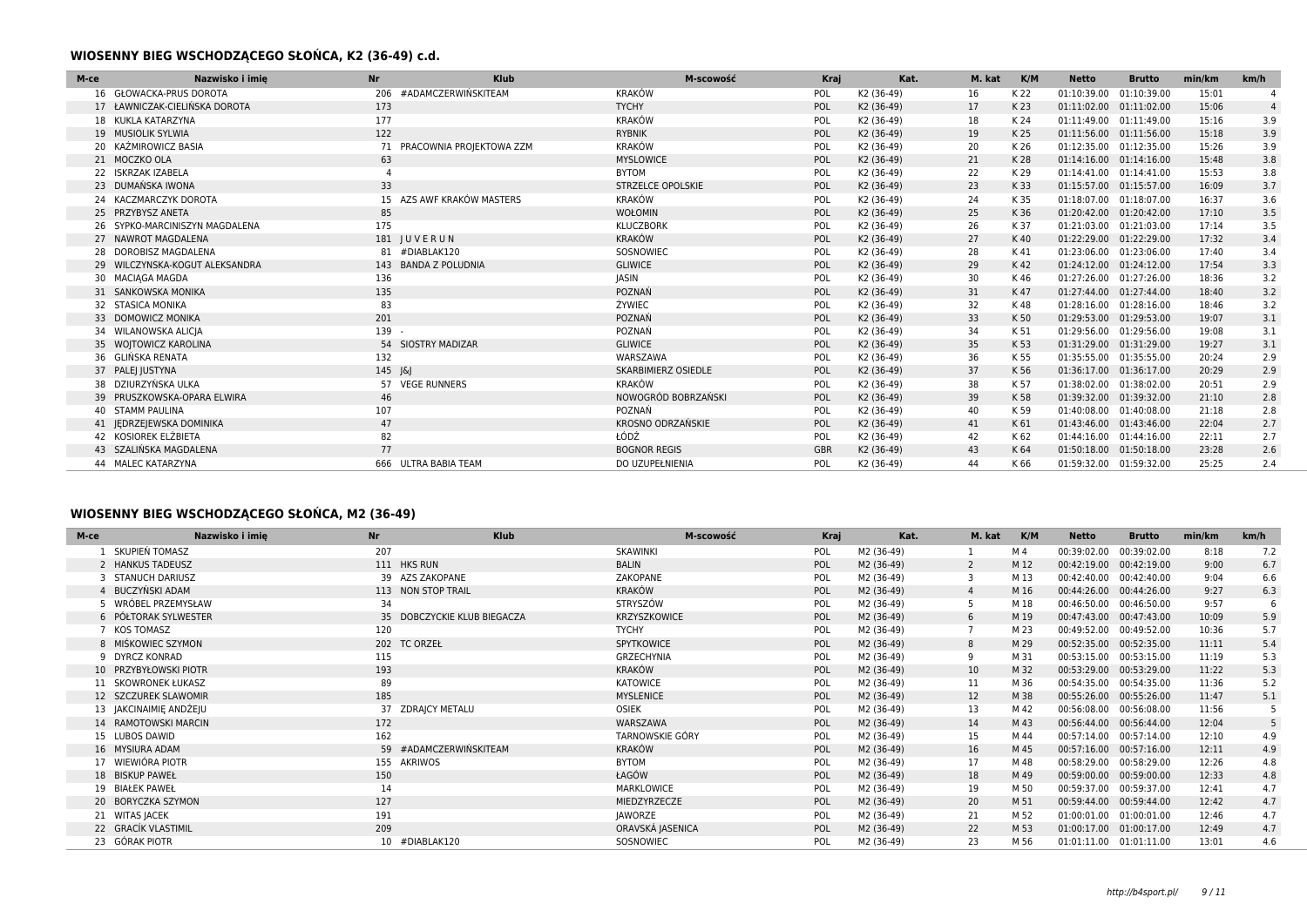### **WIOSENNY BIEG WSCHODZĄCEGO SŁOŃCA, M2 (36-49) c.d.**

| M-ce | Nazwisko i imie<br><b>Nr</b> |         | <b>Klub</b>                                     | M-scowość             | Kraj | Kat.       | M. kat | K/M   | <b>Netto</b>            | <b>Brutto</b> | min/km | km/h           |
|------|------------------------------|---------|-------------------------------------------------|-----------------------|------|------------|--------|-------|-------------------------|---------------|--------|----------------|
|      | 24 OCZKOWSKI MATEUSZ         |         | 24 GRUPA BIEGOWA CHTMO                          | CHOTOMÓW              | POL  | M2 (36-49) | 24     | M 57  | 01:01:34.00             | 01:01:34.00   | 13:05  | 4.6            |
|      | 25 DOBOSZ ARTUR              | 117     |                                                 | ŻARNÓWKA              | POL  | M2 (36-49) | 25     | M 58  | 01:01:49.00             | 01:01:49.00   | 13:09  | 4.6            |
|      | 26 DOBOSZ MARIUSZ            |         | 116 ROZBIEGANY BALIN                            | <b>BALIN</b>          | POL  | M2 (36-49) | 26     | M 59  | 01:01:57.00 01:01:57.00 |               | 13:10  | 4.6            |
|      | 27 NAWROT WALDEK             |         | 98 JUVERUN                                      | <b>KRAKÓW</b>         | POL  | M2 (36-49) | 27     | M 64  | 01:03:27.00 01:03:27.00 |               | 13:30  | 4.4            |
|      | 28 PALE  JANUSZ              | 146 J&J |                                                 | SKARBIMIERZ-OSIEDLE   | POL  | M2 (36-49) | 28     | M 65  | 01:03:29.00             | 01:03:29.00   | 13:30  | 4.4            |
|      | 29 SKWAREK GRZEGORZ          | 112     |                                                 | <b>BALIN</b>          | POL  | M2 (36-49) | 29     | M 66  | 01:03:53.00 01:03:53.00 |               | 13:35  | 4.4            |
|      | 30 CHMIELEWSKI MACIE         | 58      |                                                 | LUBOŃ                 | POL  | M2 (36-49) | 30     | M 68  | 01:04:36.00 01:04:36.00 |               | 13:44  | 4.4            |
|      | 31 MILER ROBERT              | 64      |                                                 | <b>RADOMSKO</b>       | POL  | M2 (36-49) | 31     | M 71  | 01:05:16.00 01:05:16.00 |               | 13:53  | 4.3            |
|      | 32 KOCZENASZ MARIUSZ         | 151     |                                                 | ŁAZISKA GÓRNE         | POL  | M2 (36-49) | 32     | M 72  | 01:05:19.00             | 01:05:19.00   | 13:53  | 4.3            |
|      | 33 SERAFIN KRZYSZTOF         | 16      |                                                 | MORDARKA              | POL  | M2 (36-49) | 33     | M 73  | 01:05:23.00 01:05:23.00 |               | 13:54  | 4.3            |
|      | 34 CIASTON BARTŁOMIEI        |         | 100 OLA&BARTLO                                  | NIEPOŁOMICE           | POL  | M2 (36-49) | 34     | M 76  | 01:06:29.00 01:06:29.00 |               | 14:08  | 4.2            |
|      | 35 GABRYŚ ARKADIUSZ          | 163     |                                                 | <b>CIESZYN</b>        | POL  | M2 (36-49) | 35     | M 77  | 01:06:40.00 01:06:40.00 |               | 14:11  | 4.2            |
|      | 36 SKOCZYLAS PIOTR           |         | 142 ENDURANCE TEAM                              | CHORZÓW               | POL  | M2 (36-49) | 36     | M 78  | 01:06:56.00 01:06:56.00 |               | 14:14  | 4.2            |
|      | 37 CZAPCZYK ADRIAN           | 73      |                                                 | POZNAŃ                | POL  | M2 (36-49) | 37     | M 79  | 01:07:11.00 01:07:11.00 |               | 14:17  | 4.2            |
|      | 38 PARZNIEWSKI MACIEJ        | 55      | TOWARZYSTWO TURYSTYCZNE AKS POLONIA<br>WARSZAWA | NOWY DWÓR MAZOWIECKI  | POL  | M2 (36-49) | 38     | M 80  | 01:07:31.00 01:07:31.00 |               | 14:21  | 4.2            |
|      | 39 CISZAK WOJTEK             | 43      |                                                 | GOSTYŃ                | POL  | M2 (36-49) | 39     | M 81  | 01:07:54.00 01:07:54.00 |               | 14:26  | 4.2            |
|      | 40 SOWIŃSKI DARIUSZ          |         | 29 SOWSTOL                                      | <b>WIRY</b>           | POL  | M2 (36-49) | 40     | M 83  | 01:09:06.00 01:09:06.00 |               | 14:42  | 4.1            |
|      | 41 KADYK ŁUKASZ              |         | 50 CEZAR                                        | WARSZAWA              | POL  | M2 (36-49) | 41     | M 84  | 01:09:28.00 01:09:28.00 |               | 14:46  | 4.1            |
|      | 42 STANISZEWSKI RAFAŁ        | 23      | <b>TURBODZIKI</b>                               | WARSZAWA              | POL  | M2 (36-49) | 42     | M 86  | 01:10:06.00             | 01:10:06.00   | 14:54  | $\overline{4}$ |
|      | 43 ZIAJA ROBERT              |         | 109 ROBERT ALKOHOLIK                            | SIEMIANOWICE ŚLĄSKIE  | POL  | M2 (36-49) | 43     | M 89  | 01:12:21.00 01:12:21.00 |               | 15:23  | 3.9            |
|      | 44 KSIEŻYK MIROSŁAW          | 96      |                                                 | CHORZÓW               | POL  | M2 (36-49) | 44     | M 90  | 01:14:29.00             | 01:14:29.00   | 15:50  | 3.8            |
|      | 45 MENDREK IRENEUSZ          |         | 40 TURBODZIKI                                   | WARSZAWA              | POL  | M2 (36-49) | 45     | M 93  | 01:15:54.00             | 01:15:54.00   | 16:08  | 3.7            |
|      | 46 ŚLÓSARCZYK JAKUB          |         | 166 SS RUNNING CLUB                             | <b>KRAKÓW</b>         | POL  | M2 (36-49) | 46     | M 97  | 01:20:50.00 01:20:50.00 |               | 17:11  | 3.5            |
|      | 47 KUTYŁA MAREK              | 176     |                                                 | PYSKOWICE             | POL  | M2 (36-49) | 47     | M 98  | 01:21:06.00             | 01:21:06.00   | 17:15  | 3.5            |
|      | 48 IWASZKO PAWEŁ             | 45      |                                                 | WARSZAWA              | POL  | M2 (36-49) | 48     | M 100 | 01:24:40.00 01:24:40.00 |               | 18:00  | 3.3            |
|      | 49 OCHALSKI GRZEGORZ         | 86      |                                                 | RADZYMIN              | POL  | M2 (36-49) | 49     | M 101 | 01:25:21.00 01:25:21.00 |               | 18:09  | 3.3            |
|      | 50 RADKOWSKI MICHAŁ          | 44      |                                                 | WARSZAWA              | POL  | M2 (36-49) | 50     | M 102 | 01:27:08.00             | 01:27:08.00   | 18:32  | 3.2            |
|      | 51 OKSIENIUK MARCIN          |         | 22 TURBODZIKI                                   | <b>WOLICA</b>         | POL  | M2 (36-49) | 51     | M 105 | 01:32:59.00 01:32:59.00 |               | 19:47  | $\overline{3}$ |
|      | 52 PAWLAK ROMAN              | 157     |                                                 | RUDA ŚLĄSKA           | POL  | M2 (36-49) | 52     | M 106 | 01:38:23.00             | 01:38:23.00   | 20:55  | 2.9            |
|      | 53 DZIEMIERA DANIEL          | 156     |                                                 | <b>ŚWIETOCHŁOWICE</b> | POL  | M2 (36-49) | 53     | M 107 | 01:38:25.00 01:38:25.00 |               | 20:56  | 2.9            |

## **WIOSENNY BIEG WSCHODZĄCEGO SŁOŃCA, K3 (50+)**

| M-ce             | Nazwisko i imie               | <b>Nr</b>         | <b>Klub</b>                |                  | M-scowość | Kraj       | Kat.      | M. kat | K/M  | <b>Netto</b> | <b>Brutto</b> | min/km | km/h |
|------------------|-------------------------------|-------------------|----------------------------|------------------|-----------|------------|-----------|--------|------|--------------|---------------|--------|------|
|                  | BYTOMSKA-MACIEJEWSKA. GRAŻYNA | 62                |                            | <b>MYSŁOWICE</b> |           | <b>POL</b> | $K3(50+)$ |        | K 27 | 01:13:45.00  | 01:13:45.00   | 15:41  | 3.8  |
|                  | 2 BAJOŁEK ALEKSANDRA          |                   | 212 AZS AWF KRAKÓW MASTERS | KRAKÓW           |           | POL        | $K3(50+)$ |        | K 30 | 01:14:44.00  | 01:14:44.00   | 15:54  | 3.8  |
|                  | GŁUSZKOWSKA MONIKA            | 131               |                            | WARSZAWA         |           | <b>POL</b> | $K3(50+)$ |        | K 31 | 01:14:57.00  | 01:14:57.00   | 15:56  | 3.8  |
|                  | KAMIŃSKA KRYSTYNA             | 78 BIEGAMYSŁOWICE |                            | <b>MYSŁOWICE</b> |           | <b>POL</b> | $K3(50+)$ |        | K 32 | 01:15:14.00  | 01:15:14.00   | 16:00  | 3.7  |
|                  | KRASZEWSKA RENATA             |                   | 88 AZS AWF KRAKÓW MASTERS  | KRAKÓW           |           | <b>POL</b> | $K3(50+)$ |        | K 38 | 01:21:30.00  | 01:21:30.00   | 17:20  | 3.5  |
| 6 KIM RENATA     |                               | 130               |                            | WARSZAWA         |           | POL        | $K3(50+)$ |        | K 44 | 01:26:54.00  | 01:26:54.00   | 18:29  | 3.2  |
| DERDA IOANNA     |                               | 134               |                            | WARSZAWA         |           | <b>POL</b> | $K3(50+)$ |        | K 45 | 01:27:15.00  | 01:27:15.00   | 18:33  | 3.2  |
| 8 HOŁUI BARBARA  |                               | 51                |                            | KRAKÓW           |           | POL        | $K3(50+)$ |        | K 52 | 01:30:22.00  | 01:30:22.00   | 19:13  | 3.1  |
| STRZELCZYK EDYTA |                               | 125 P+E           |                            | <b>BRZEG</b>     |           | POL        | $K3(50+)$ |        | K 54 | 01:35:46.00  | 01:35:46.00   | 20:22  | 2.9  |

## **WIOSENNY BIEG WSCHODZĄCEGO SŁOŃCA, M3 (50+)**

| M-ce               | Nazwisko i imie      | <b>Nr</b>       | <b>Klub</b>                    |                  | M-scowość<br>Krai | Kat.      | M. kat | K/M  | <b>Netto</b> | <b>Brutto</b>           | min/km | km/h |
|--------------------|----------------------|-----------------|--------------------------------|------------------|-------------------|-----------|--------|------|--------------|-------------------------|--------|------|
|                    | ATANASOW ANCEW DAWID | 182             |                                | <b>NOWY TARG</b> | POL               | $M3(50+)$ |        | M 14 | 00:43:13.00  | 00:43:13.00             | 9:11   |      |
|                    | 2 SZATANIK ZBIGNIEW  | 168             |                                | <b>UISOŁY</b>    | POL               | $M3(50+)$ |        | M 17 |              | 00:46:45.00 00:46:45.00 | 9:56   |      |
| NOSALIK MAREK      |                      | 126 MTA         |                                | ZYWIEC           | POL               | $M3(50+)$ |        | M 22 | 00:49:46.00  | 00:49:46.00             | 10:35  |      |
| 4 DUBOWIECKI WITEK |                      |                 | 53 CHATA BIEGACZA K34 ZAKOPANE | WROCŁAW          | POL               | $M3(50+)$ |        | M 27 |              | 00:52:18.00 00:52:18.00 | 11:07  | 5.4  |
| 5 ŽELEZNÍK PETER   |                      | 210 SK ORAVAMAN |                                | <b>ZUBEREC</b>   | POL               | $M3(50+)$ |        | M 34 | 00:54:27.00  | 00:54:27.00             | 11:35  |      |
| 6 TURAK RAFAŁ      |                      |                 |                                | <b>KATOWICE</b>  | POL               | $M3(50+)$ |        | M 39 | 00:55:31.00  | 00:55:31.00             | 11:48  |      |